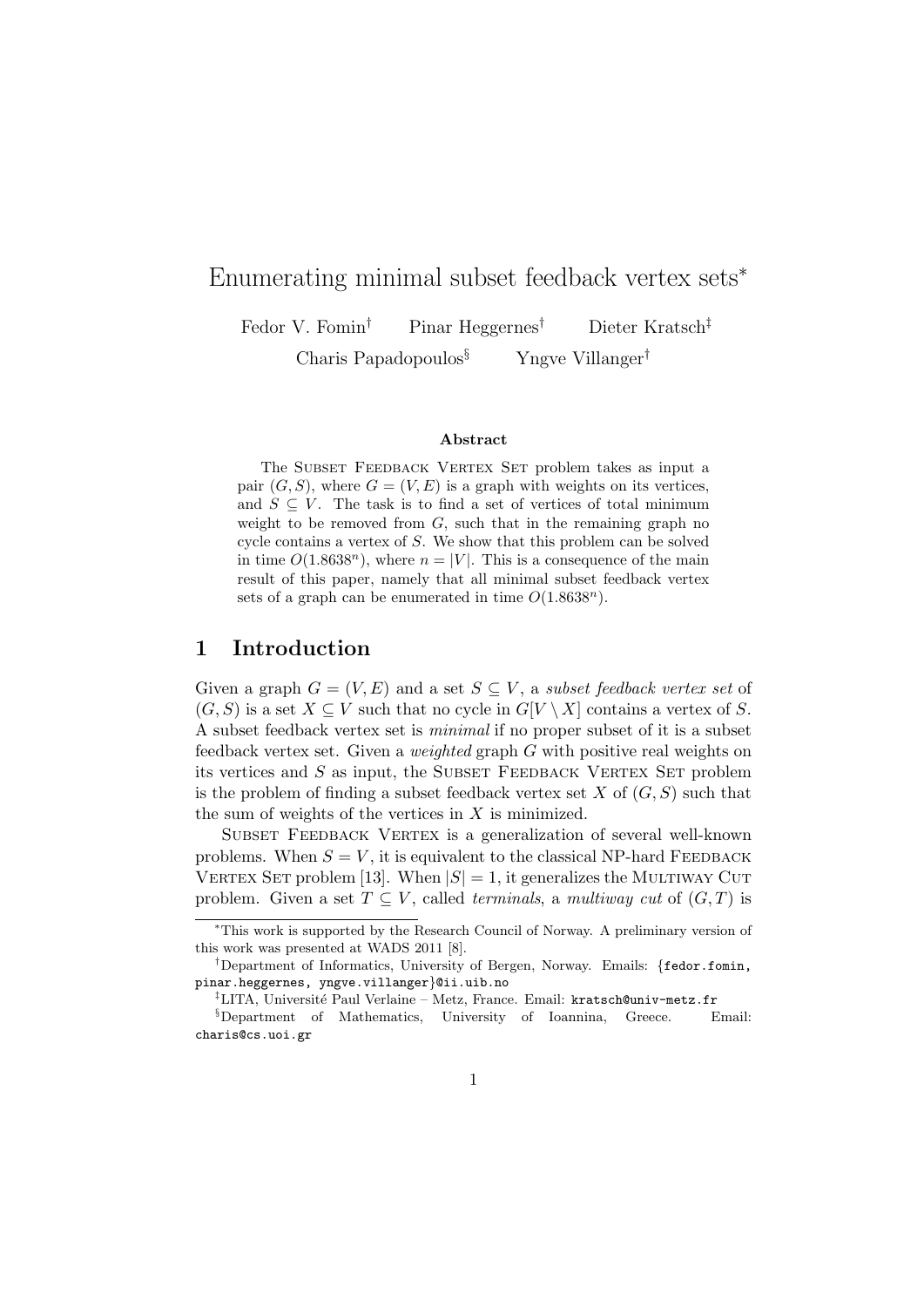a set of vertices whose removal from *G* disconnects every pair of terminals. Given a graph  $G = (V, E)$ , with weights on its vertices, and  $T \subseteq V$ , the Multiway Cut problem is the problem of computing a multiway cut of total minimum weight. We will see in the last section that this is a special case of Subset Feedback Vertex Set. The *unweighted* versions of the three above mentioned problems are obtained when the weight of every vertex of the input graph is 1. For further results on variants of MULTIWAY CUT see  $[1, 14]$ , and for connections between variants of SUBSET FEEDBACK VERTEX SET and variants of MULTIWAY CUT see also [6].

SUBSET FEEDBACK VERTEX SET was first studied by Even et al. who obtained a constant factor approximation algorithm [7]. In this paper we are interested in the exact solution of SUBSET FEEDBACK VERTEX SET. This does not seem to have been studied before, whereas there are a series of exact results on FEEDBACK VERTEX SET. Razgon [17] gave the first non-trivial exact algorithm for unweighted FEEDBACK VERTEX SET, which was later improved by Fomin et. al. [9, 12]. Currently, a minimum feedback vertex set in an unweighted graph can be computed in time  $O(1.7347^n)$ [12]. Furthermore, all minimal feedback vertex sets can be enumerated in  $O(1.8638^n)$  time [9], which implies that a minimum weight feedback vertex set can be computed in time  $O(1.8638^n)$ . So far, this is the best known algorithm for FEEDBACK VERTEX SET. We would also like to remark that the unweighted version of SUBSET FEEDBACK VERTEX SET was only recently shown to be fixed parameter tractable [6], whereas the unweighted version of Feedback Vertex Set has long been known to be fixed parameter tractable [2, 3, 5, 16, 20].

In this paper, we show that SUBSET FEEDBACK VERTEX SET can be solved in time  $O(1.8638^n)$ . Prior to our result, no algorithm breaking the trivial 2*nn <sup>O</sup>*(1)-time barrier has been known, even for the unweighted version of the problem. As our main result, we give an algorithm that enumerates all minimal subset feedback vertex sets of  $(G, S)$  and runs in time  $O(1.8638^n)$ . Thus our running time matches the best known algorithm for enumerating all minimal feedback vertex sets [9]. While the general branching approach for enumerating the subset feedback vertex sets is similar to the one enumerating the feedback vertex sets [9], we introduce and use here new ideas that are needed for the subset variant of the problem. Our enumeration algorithm can be trivially adapted to give an algorithm computing a minimum weight subset feedback vertex set in time  $O(1.8638^n)$ . Furthermore, as we explain in Section 5, our algorithm can be used to enumerate all minimal multiway cuts within the same running time. As a consequence, we are also able to solve MULTIWAY CUT in time  $O(1.8638^n)$ . To our knowledge, this is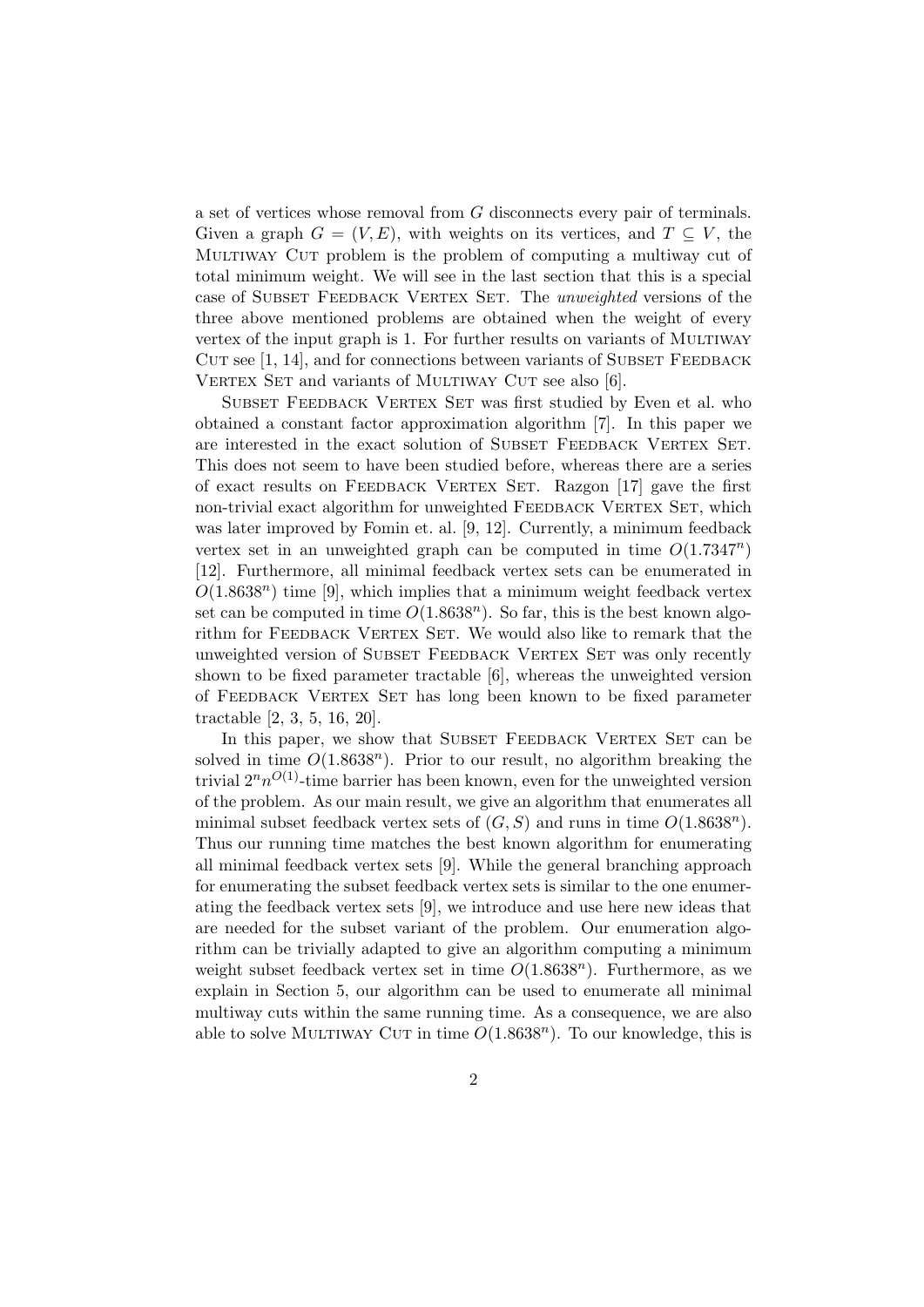the first non-trivial exact algorithm for the solution of this latter problem, even for its unweighted version.

Before we present the principal results of the paper in Sections 3 and 4, we show in the next section that SUBSET FEEDBACK VERTEX SET is NP-hard when the input graph *G* is restricted to be a split graph, even for the unweighted version of the problem. As split graphs form a subclass of chordal graphs, this implies the hardness of the problem also on chordal graphs. Hence we get an interesting contrast to the fact that FEEDBACK VERTEX SET can be solved in polynomial time on chordal graphs [4, 19].

# **2 Preliminaries**

All graphs in this paper are undirected and with weights on their vertices. All graphs are simple unless explicitly mentioned; in particular input graphs are always simple, but during the course of our algorithm, multiple edges are introduced due to contraction of edges.

A graph is denoted by  $G = (V, E)$  with vertex set V and edge set E. We use the convention that  $n = |V|$  and  $m = |E|$ . When a graph or subgraph *G* is mentioned without specifying its vertex and edge sets, we use  $V(G)$ and  $E(G)$  to denote these sets, respectively. Each vertex  $v \in V$  has a weight that is a positive real number. For a vertex set  $X \subseteq V$  the weight of *X* is the sum of the weights of all vertices in *X*, and the *subgraph of G induced by X* is denoted by  $G[X]$ . The *neighborhood* of a vertex *v* of *G* is  $N(v) = \{x \mid \{v, x\} \in E\}$ . For  $X \subseteq V$ ,  $N(X) = \bigcup_{x \in X} N(x) \setminus X$ . In this paper, we distinguish between paths (cycles) and induced paths (induced cycles). A path (cycle) of *G* is *induced* if there are no edges in *G* between non-consecutive vertices of the path (cycle). An edge of *G* is called a *bridge* if its removal increases the number of connected components. A *forest* is a graph that contains no cycles, and a *tree* is a forest that is connected. The *contraction* of edge  $\{u, v\}$  removes *u* and *v* from the graph, and replaces them with a new vertex that is incident with every edge that was incident with *u* or *v*. If we say that edge  $\{u, v\}$  is *contracted to u*, then *u* takes the role of the new vertex after the contraction. Note that multiple edges might result from this operation.

Given a graph *G* and a vertex subset *S* of *G*, a *subset feedback vertex set* of  $(G, S)$  is a vertex subset of *G* whose removal from *G* ensures that no cycle in the remaining graph contains a vertex of *S*. Note that a *minimum weight* (or simply *minimum*) subset feedback vertex set is dependent on the weights of the vertices, whereas a *minimal* subset feedback vertex set is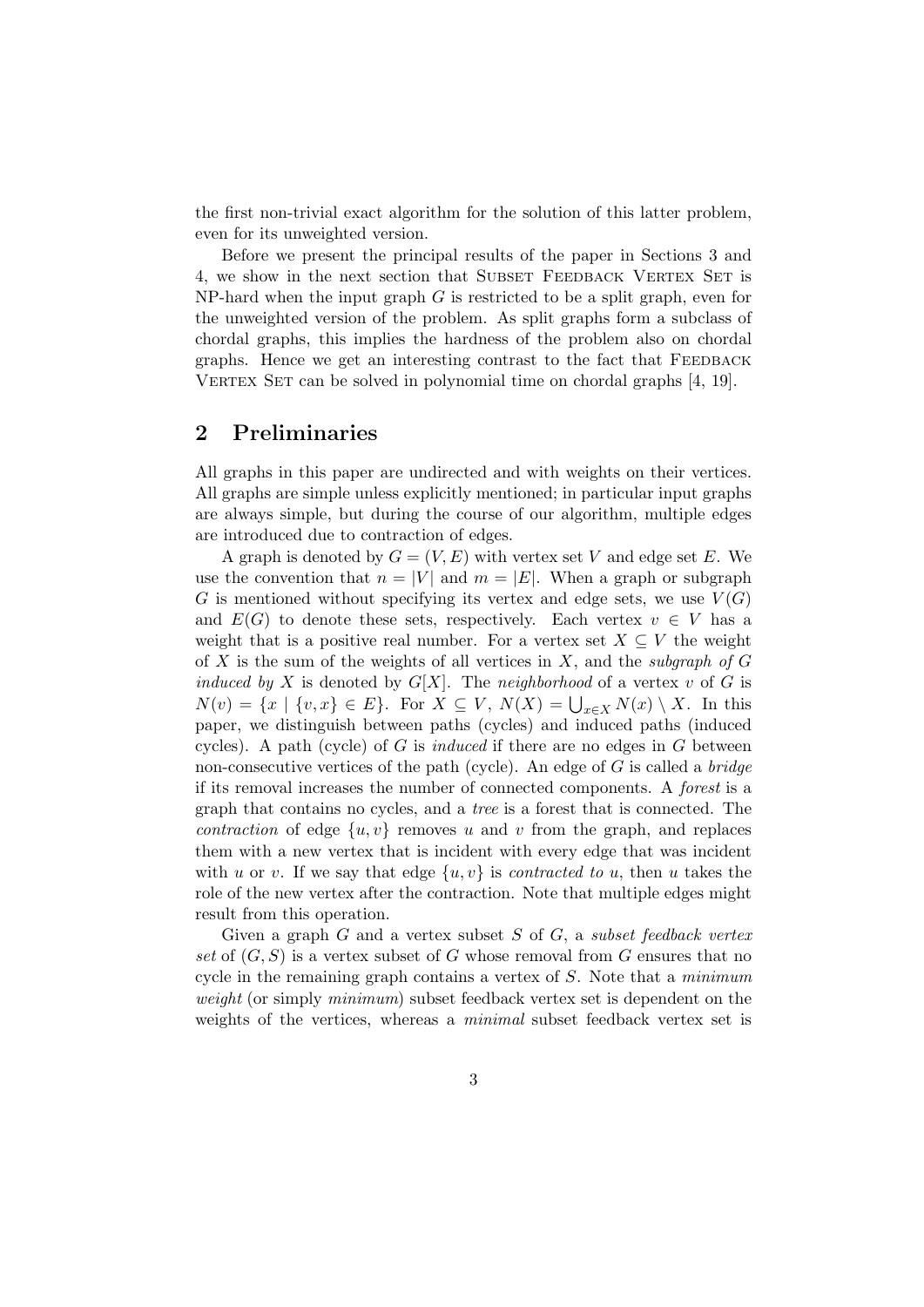only dependent on the vertices and not their weights. Clearly, both in the weighted and the unweighted versions, a minimum subset feedback vertex set must be minimal.

We conclude this section by providing an NP-hardness result for SUBSET FEEDBACK VERTEX SET on split graphs. A graph  $G = (V, E)$  is a *split graph* if *V* can be partitioned into a clique *C* and an independent set *I*, where  $(C, I)$  is called a *split partition* of  $G$ . Split graphs form a subclass of the larger and widely known graph class of *chordal graphs*, which are the graphs that do not contain induced cycles of length 4 or more as induced subgraphs. Interestingly, although FEEDBACK VERTEX SET is solvable in polynomial time on chordal graphs  $[4, 19]$ , a simple reduction from VERTEX COVER shows that SUBSET FEEDBACK VERTEX SET is NP-hard on chordal graphs, even on their subclass split graphs.

The *decision* version of unweighted SUBSET FEEDBACK VERTEX SET takes as input a graph  $G = (V, E)$ , a set  $S \subseteq V$ , and an integer k, and asks whether there is a subset feedback vertex set of (*G, S*) of size at most *k*.

#### **Theorem 2.1.** *The decision version of* SUBSET FEEDBACK VERTEX SET *is NP-complete on unweighted split graphs.*

*Proof.* Given  $G = (V, E)$ ,  $S \subseteq V$ , and  $X \subseteq V$ , checking whether X is a subset feedback vertex set of  $(G, S)$  amounts to checking whether every edge incident to a vertex of  $S \setminus X$  is a bridge in  $G[V \setminus X]$ . As this can easily be done in polynomial time, the problem is in NP. We will give a polynomialtime reduction to it from the classical NP-complete problem [15] VERTEX COVER: given a graph  $G = (V, E)$  and an integer k, does G have a *vertex cover* of size at most *k*, i.e, is there a set  $Y \subseteq V$  with  $|Y| \leq k$ , such that every edge in *E* has an endpoint in *Y* ?

Let  $(G, k)$  be an instance of VERTEX COVER, where  $G = (V, E)$  is an arbitrary graph with *n* vertices and *m* edges. We construct a split graph  $H = (V', E')$  with split partition  $(C, I)$  as follows.  $V' = C \cup I$  contains  $n+m$ vertices: for each vertex  $u \in V$ , there is a vertex  $u' \in C$ , and for each edge  $\{v, w\} \in E$ , there is a vertex  $u_{vw} \in I$ . *E'* is defined so that vertices in *C* are pairwise adjacent, and each vertex  $u_{vw}$  of  $I$  has exactly two neighbors: vertices  $v'$  and  $w'$  in  $C$ . Consequently,  $C$  is a clique and  $I$  is an independent set.

We claim that *G* has a vertex cover of size at most  $k$  if and only if  $(H, I)$ has a subset feedback vertex set of size at most *k*. Assume that  $Y \subseteq V$  is a vertex cover of *G* of size at most *k*. In *H*, let  $Y' \subseteq C$  such that  $u' \in Y'$  if and only if  $u \in Y$ . Now Y' is a subset feedback vertex set of  $(H, I)$ , since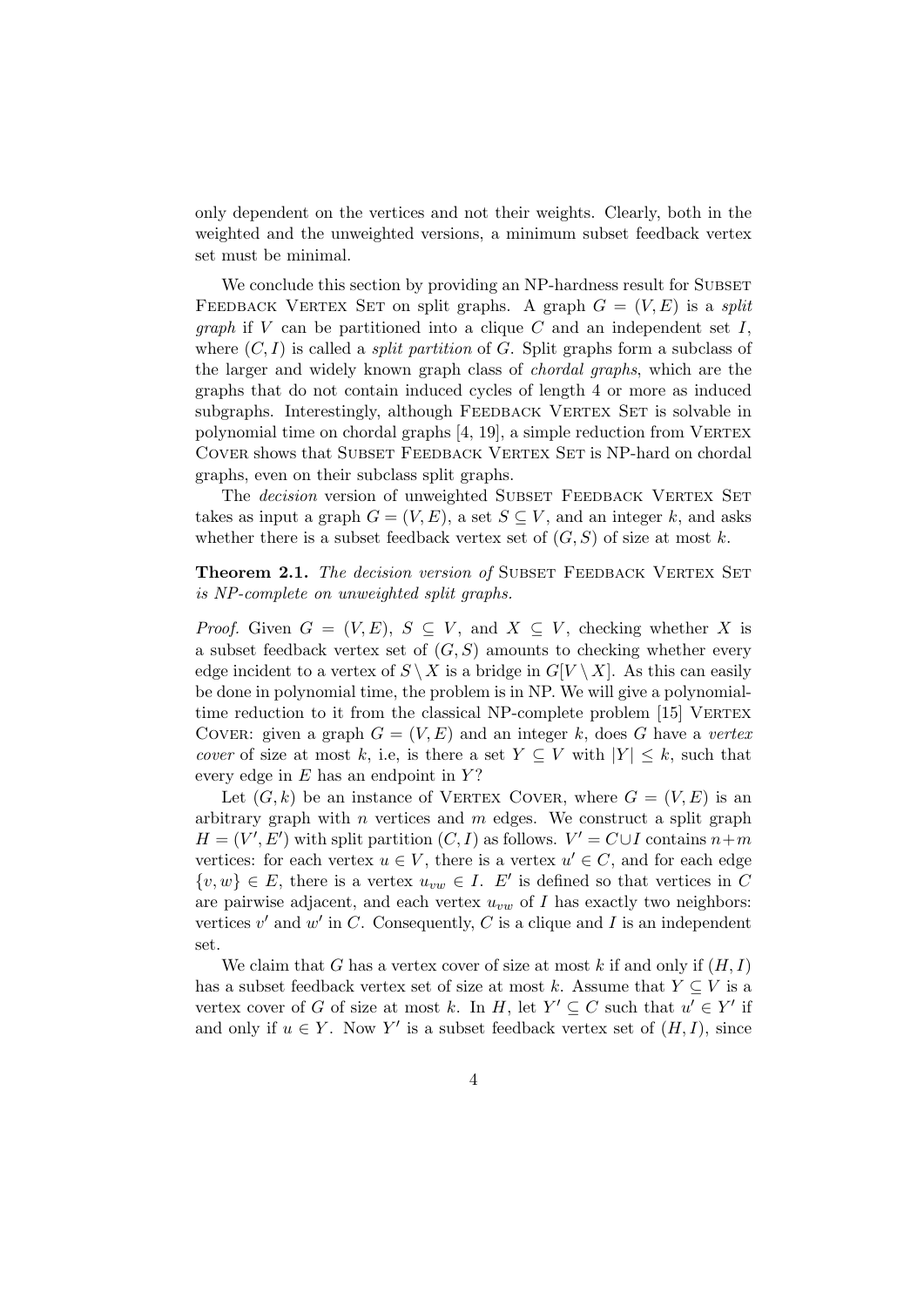every vertex of *I* has degree at most 1 in  $H[V' \setminus Y']$  and therefore cannot be involved in any cycle. For the opposite direction, let *X′* be a subset feedback vertex set of  $(H, I)$  of size at most *k*. Suppose X' contains a vertex  $u_{vw}$  of *I*. If  $X'$  contains one of the two neighbors  $v'$  or  $w'$  of  $u_{vw}$  then  $X'$  is not minimal, and  $X' \setminus \{u_{vw}\}\$ is also a subset feedback vertex set of  $(H, I)$ . If *X*<sup> $\prime$ </sup> does not contain *v*<sup> $\prime$ </sup> or *w*<sup> $\prime$ </sup>, then we can simply replace  $u_{vw}$  with *v*<sup> $\prime$ </sup> and obtain another subset feedback vertex set of (*H, I*) of the same size. Hence we can assume that  $X' \subseteq C$ . Now, taking  $X \subseteq V$  such that  $u \in X$  if and only if  $u' \in X'$ , we can see that X is a vertex cover of G since X contains at least one endpoint of each edge in *G*.  $\Box$ 

In the next two sections we present our principal results: a branching algorithm to enumerate all minimal subset feedback vertex sets of a given graph, and the analysis of its running time combining induction and Measure & Conquer.

# **3 Enumerating all minimal subset feedback vertex sets**

Let  $G = (V, E)$  be an arbitrary graph and let  $S \subseteq V$ . In this section we give an algorithm that enumerates all minimal subset feedback vertex sets of (*G, S*).

We define an *S*-forest of *G* to be a vertex set  $Y \subseteq V$  such that no cycle in *G*[*Y* ] contains a vertex of *S*. An *S*-forest *Y* is *maximal* if no proper superset of *Y* is an *S*-forest. Observe that *X* is a minimal subset feedback vertex set if and only if  $Y = V \setminus X$  is a maximal *S*-forest. Thus, the problem of enumerating all minimal subset feedback vertex sets is equivalent to the problem of enumerating all maximal *S*-forests. Consequently, we present an algorithm for enumerating all maximal *S*-forests of the input graph *G*.

Our algorithm is a branching algorithm consisting of a sequence of reduction and branching rules. The running time of the algorithm is up to a polynomial factor proportional to the number of generated subproblems, or to the number of nodes of the branching tree. For more information on branching algorithms and Measure & Conquer analysis of such algorithms we refer to [11].

In our algorithm each subproblem corresponding to a leaf of the branching tree will define an *S*-forest, and every maximal *S*-forest will be defined by one leaf of the branching tree. Each of the reduction and branching rules will reduce the problem instance by making progress towards some *S*-forest.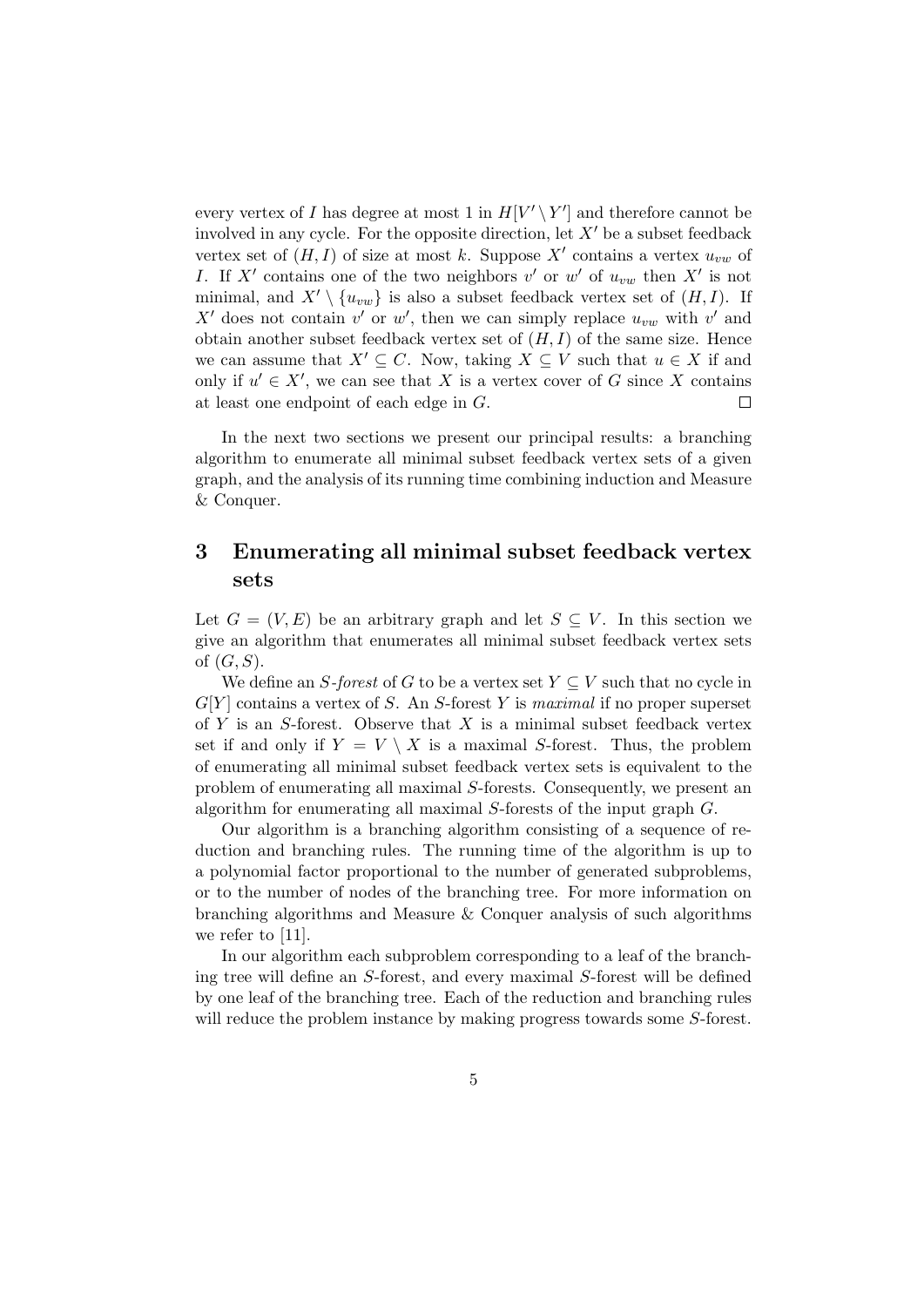To incorporate all information needed in the algorithm we use so-called red-blue *S*-forests. Given a set  $B \subseteq V$  of *blue* vertices with  $B \cap S = \emptyset$  and a set  $R \subseteq V$  of *red* vertices with  $R \subseteq S$ , a maximal *red-blue S*-forest of *G* is a maximal *S*-forest *Y* of *G* such that  $R \cup B \subseteq Y$ . If the set  $R \cup B$  of vertices has the property that no two red vertices, or no two blue vertices, are adjacent, then we say that the red-blue coloring of these vertices is a *proper 2-coloring*. Let *RBF*(*G, S, R, B*) be the set of all maximal red-blue *S*forests in *G*. Hence a maximal *S*-forest *Y* is an *element* of *RBF*(*G, S, R, B*) if *R ∪ B ⊆ Y* . Observe that the problem of enumerating all maximal *S*forests of *G* is equivalent to enumerating all elements of  $RBF(G, S, \emptyset, \emptyset)$ . We refer to the vertices of  $V \setminus (R \cup B)$  as *non-colored*. Before proceeding with the description of the algorithm, we need the following observations concerning the set *RBF*(*G, S, R, B*).

**Observation 3.1.** *Let*  $Y = R \cup B$  *be an S*-forest of *G* that is an element *of*  $RBF(G, S, R, B)$ *. Let*  $G'$  *be the graph obtained from*  $G[Y]$  *by contracting every edge whose endpoints have the same color, giving the resulting vertex that same color, and removing self loops and multiple edges. Then G′ is a forest. Moreover, red and blue vertices form a proper* 2*-coloring of G′ .*

*Proof.* Since *Y* is an *S*-forest in *G* and  $Y = R \cup B$ , we have that any cycle in  $G[Y]$  contains only blue vertices. Thus, each cycle is contracted to a blue vertex in  $G'$ . Since no cycles remain in  $G'$ ,  $G'$  is a forest. If there is an edge between two vertices of the same color, then this edge would have been contracted, and thus the red-blue coloring of *G′* is a proper 2-coloring.  $\Box$ 

Let *Y* be an *S*-forest of *G* and let  $u \in V \setminus Y$ . If  $G[Y \cup \{u\}]$  contains an induced cycle  $C_u$  that contains *u* and some vertex of *S*, then we say that  $C_u$ is a *witness cycle* of *u*.

**Observation 3.2.** *Let Y be a maximal S-forest of G. Then every vertex u* ∈ *V*  $\setminus$  *Y has a witness cycle*  $C_u$ *.* 

*Proof.* Let *Y* be a maximal *S*-forest, and thus  $G[Y \cup \{u\}]$  has a cycle *C* containing *u* and some vertex  $v \in S$ . Note that *u* and *v* might be the same vertex. Since *C* contains *v*, we have that *v* has at least two neighbors, *x* and *y* that belong to *C*. Let *P* be a shortest *x*, *y*-path in  $G[V(C) \setminus \{v\}]$ . Then  $G[V(P) \cup \{v\}]$  contains an induced cycle *C'*. This cycle contains *v* since *P* is a shortest  $x, y$ -path. It also contains  $u$  since no such cycle exists in  $G[Y]$ . Thus  $C' = C_u$  is a witness cycle.  $\Box$ 

We are ready to proceed with the description of the enumeration algorithm, which is given by a sequence of reduction and branching rules. We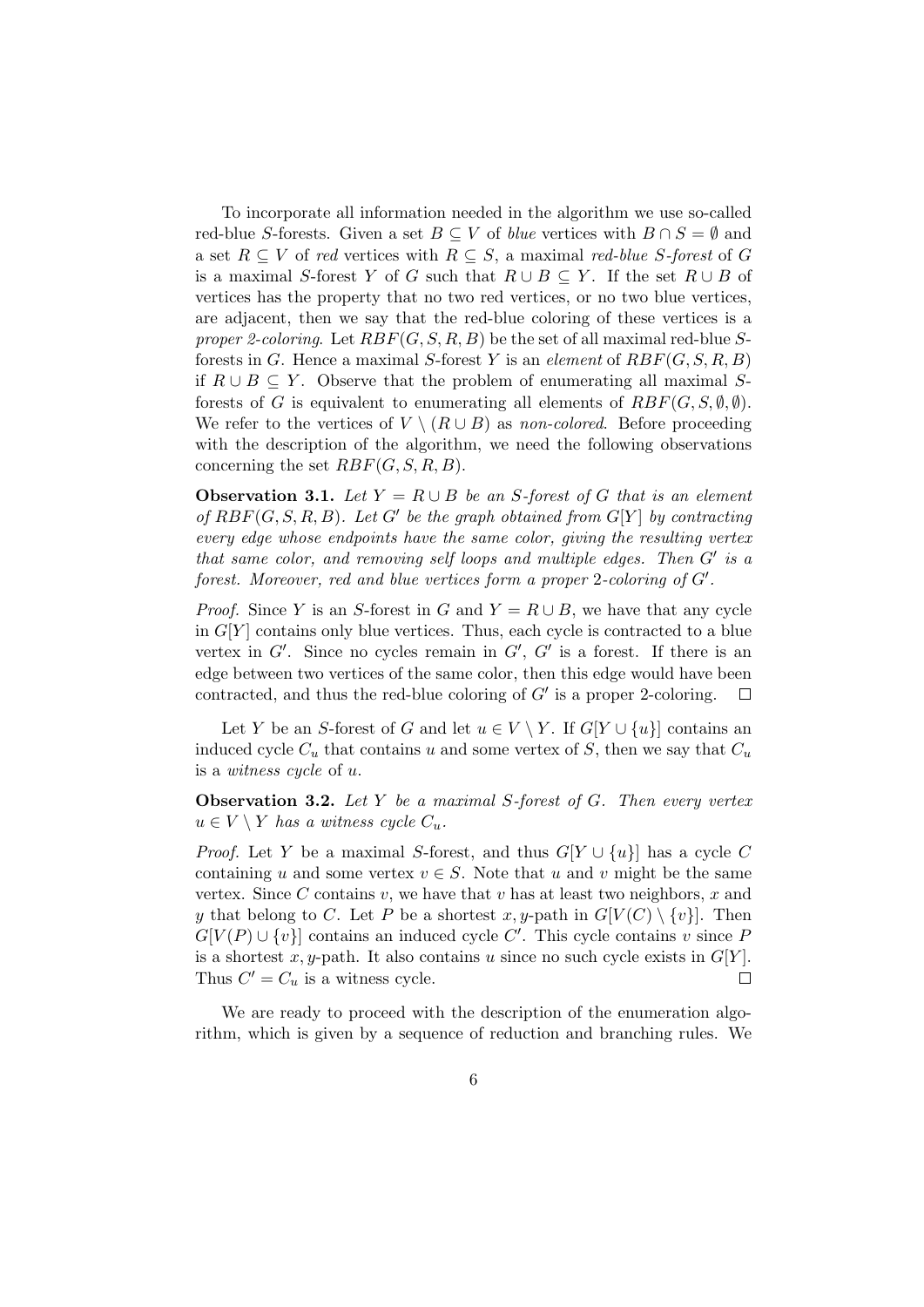always assume that the rules are performed in the order in which they are given (numbered), such that a rule is only applied if none of the previous rules can be applied.

Initially all vertices of *G* are non-colored. Vertices that are colored red or blue have already been decided to be in every maximal *S*-forest that is an element of  $RBF(G, S, R, B)$ . For a non-colored vertex *v*, we branch on two subproblems, and the cardinality of *RBF*(*G, S, R, B*) is the sum of cardinalities of the sets of maximal *S*-forests that contain *v* and those that do not. The first set is represented by coloring vertex *v* red or blue, and second set is obtained by deleting *v*. This partitioning defines a naive branching, where a leaf is reached when there is at most one maximal *S*-forest in the set. We define the following two procedures, which take as input vertex *v* and *RBF*(*G, S, R, B*).

**Coloring** of vertex *v*:

**if**  $v \in S$  **then** proceed with  $RBF(G, S, R \cup \{v\}, B);$ **if**  $v \notin S$  **then** proceed with  $RBF(G, S, R, B \cup \{v\})$ .

**Deletion** of vertex *v*:

proceed with  $RBF(G[V \setminus \{v\}], S \setminus \{v\}, R, B)$ .

After the description of each of the Rules 1-12, we argue that the rule is *sound*, which means that there is a one-to-one correspondence between the maximal *S*-forests in the problem instance and the maximal *S*-forests in the instances of the subproblem(s). We start to apply the rules on instance  $RBF(G, S, \emptyset, \emptyset).$ 

**Rule 1.** *If G has a vertex of degree at most* 1 *then remove this vertex from the graph.*

Rule 1 is sound because a vertex of degree zero or one does not belong to any cycle. Furthermore, when a vertex of degree zero or one is removed, every vertex that previously belonged to a cycle still belongs to a cycle and maintains degree at least two.

Note that removal of vertex *v* means *v* belongs to every element of *RBF*(*G, S, R, B*). We emphasize that there is a crucial difference to **Deletion** of vertex *v* which means that the non-colored vertex *v* belongs to no element of  $RBF(G, S, R, B)$ . Such a removal of a vertex belonging to every element of  $RBF(G, S, R, B)$  is done in Rules 1, 4 and 5 and it necessitates the backtracking part of our algorithm to be explained later.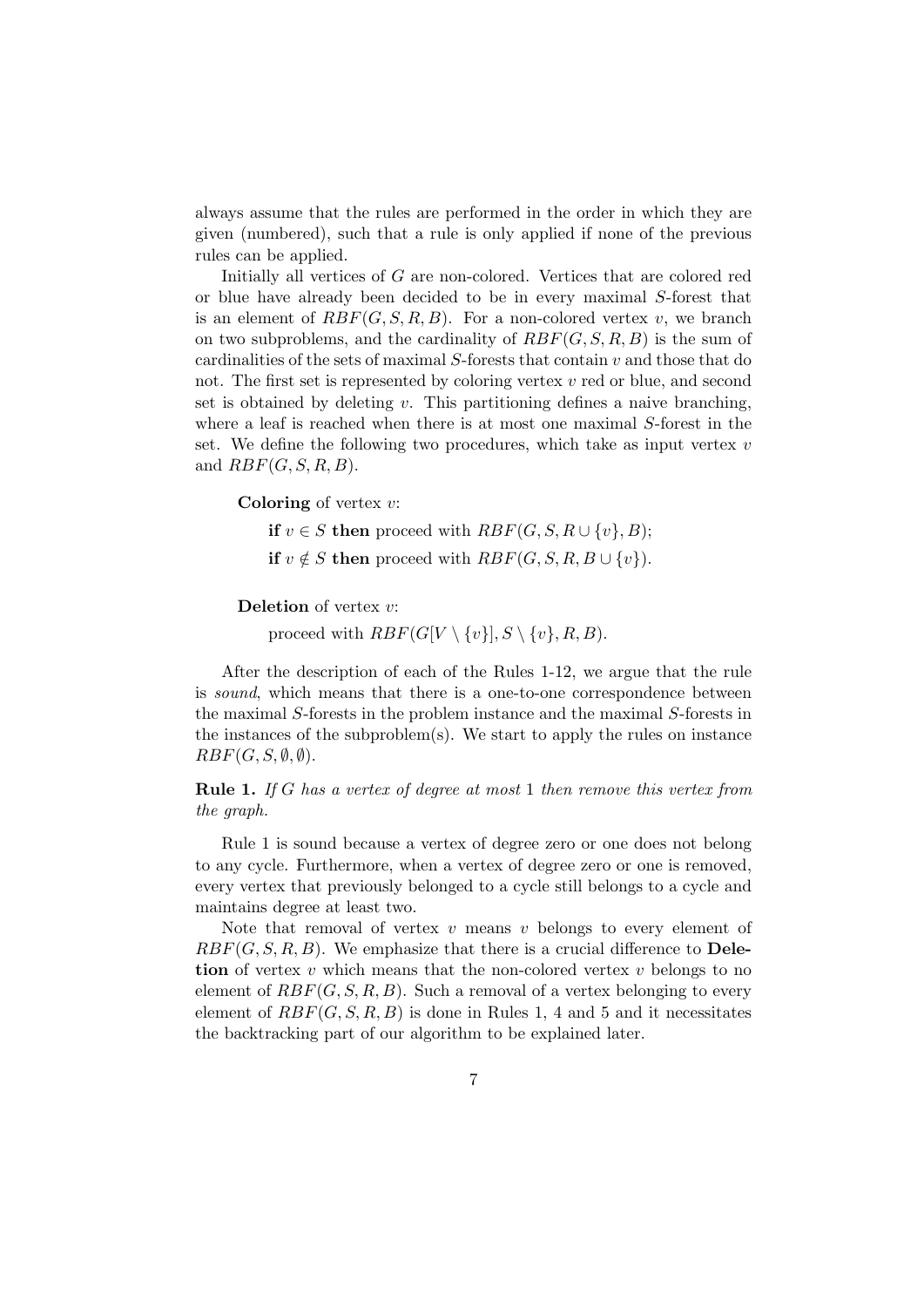**Rule 2.** If  $R = \emptyset$ , and  $S \neq \emptyset$  then select an arbitrary non-colored vertex *v ∈ S, and branch into two subproblems. One subproblem is obtained by applying Deletion of v and the other by Coloring of v.*

Rule 2 is sound for the following reason. Only vertices of *S* are colored red. Thus if  $R = \emptyset$ , all vertices of *S* are non-colored vertices. For every maximal *S*-forest *Y*, we have that either  $v \in Y$  (corresponding to **Coloring** of *v*), or  $v \notin Y$  (corresponding to **Deletion** of *v*).

After the application of Rule 2 there always exists a red vertex, unless  $S = \emptyset$  when we reached a leaf of the branching tree. For many of the following rules we need to fix a particular vertex *t* of the *S*-forest *R∪B*. We call it *pivot vertex t*. If no pivot vertex exists (at some step a pivot vertex might be deleted), we apply the following rule to select a new one.

**Rule 3.** *If there is no pivot vertex then select a red vertex as new pivot vertex t.*

The following reduction rule is to ensure (by making use of Observation 3.1) that the graph  $G[R \cup B]$  induces a forest and that the current red-blue coloring is a proper 2-coloring of this forest.

**Rule 4.** If there are two adjacent red vertices  $u, v$ , then contract edge  $\{u, v\}$ *to u to obtain a new graph G′ . Let Z be the set of non-colored vertices that are adjacent to u via multiple edges in G′ . If v was the pivot then use u as new pivot t. Proceed with problem instance*  $RBF(G' \setminus Z, S \setminus (\{v\} \cup Z), R \setminus \{v\})$ *{v}, B*)*.*

Observe that Rule 4 corresponds to applying **Deletion** of *w* for every vertex *w* of *Z*. Let us argue why this rule is sound. If a vertex *w* belongs to *Z*, then because  $u, v \in S$ , we have that *w* cannot be in any *S*-forest of *G*. Thus applying **Deletion** of this vertex does not change the set of maximal *S*-forests. Finally, every induced cycle of length more than 3 in *G* corresponds to a cycle of length at least 3 in the reduced instance.

**Rule 5.** If there are two adjacent blue vertices  $u, v$ , then contract edge  $\{u, v\}$ *to u to obtain a new graph G′ . Let Z be the set of non-colored vertices of S that are adjacent to u via multiple edges in G′ . New problem instance is RBF*( $G' \setminus Z$ ,  $S \setminus Z$ ,  $R$ ,  $B \setminus \{v\}$ ).

Observe that Rule 5 corresponds to applying **Deletion** of *w* for every vertex *w* of *Z*. No vertex of *Z* can be in an *S*-forest containing *u* and *v*. Thus applying **Deletion** of the vertices of *Z* is sound. As with the previous rule, every induced cycle of length more than 3 in *G* corresponds to a cycle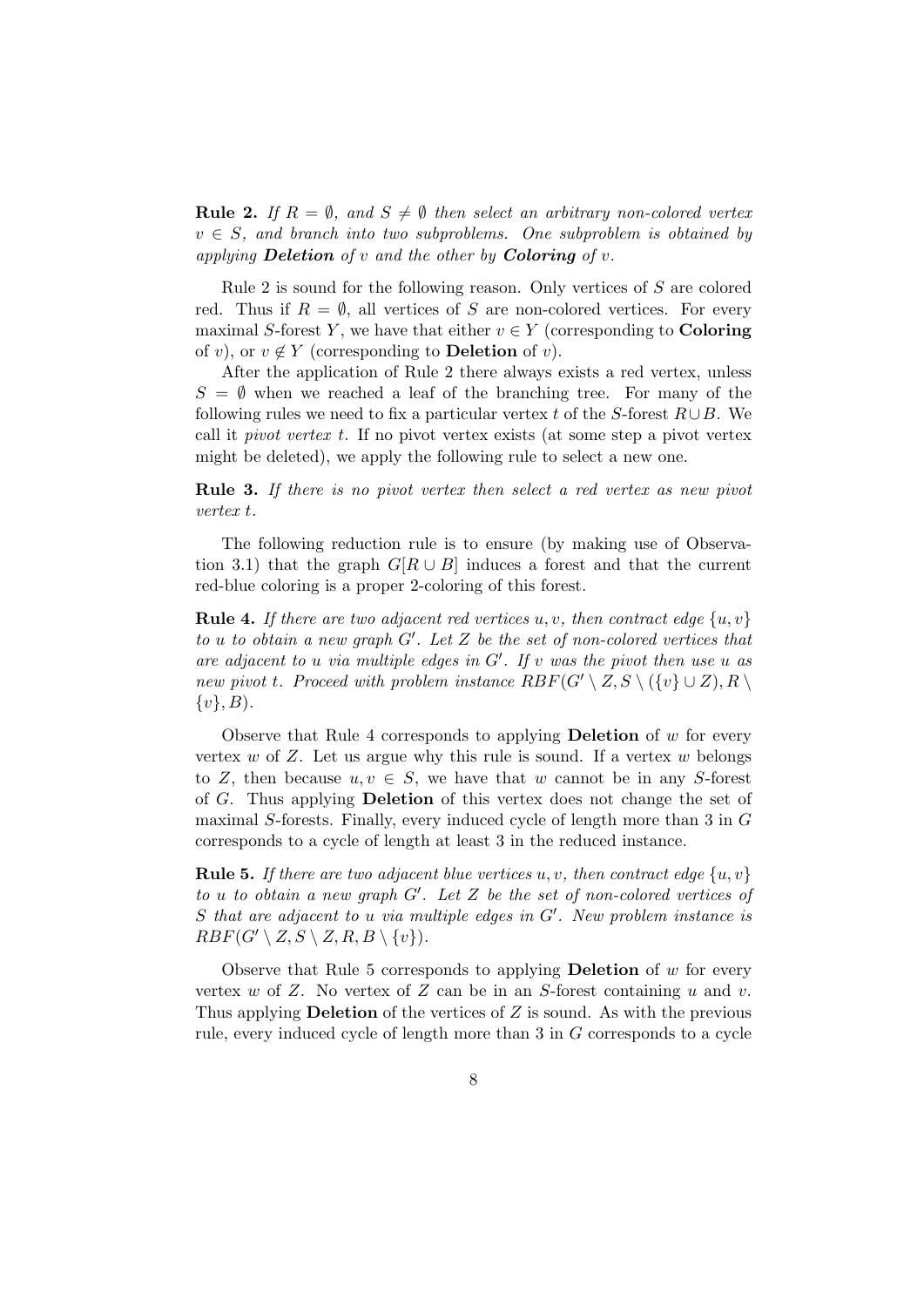of length at least 3 in the reduced instance. We conclude that Rule 5 is sound.

**Rule 6.** *If a non-colored vertex v has at least two distinct neighbors w*1*, w*<sup>2</sup> *in the same connected component of*  $G[R \cup B]$ *, then apply Deletion of v.* 

Let us first argue that if none of Rules 1–6 can be applied to the current instance then  $R \cup B$  induces a properly 2-colored forest. If there were a cycle in  $G[R \cup B]$  then the last non-colored vertex of the cycle would have two colored neighbors in the same connected component of  $G[R \cup B]$  which is impossible by Rule 6. Moreover Rules 4 and 5 ensure that the red-blue coloring is a proper 2-coloring of this forest. In the following we will call such a forest (tree) a *red-blue forest* (tree). Observe that any colored path is a red-blue path.

For the soundness of Rule 6 note that the connected component of *G*[*R∪ B*] that contains  $w_1$  and  $w_2$  is a red-blue tree *T*. Let  $w_1, u_1, \ldots, u_p = w_2$ ,  $p \geq 1$ , be the unique induced path in *T* between  $w_1$  and  $w_2$ . Then either *w*<sup>1</sup> or *u*<sup>1</sup> is a red vertex, and thus belongs to *S*. Hence no element of *RBF*(*G, S, R, B*) contains *v*. This shows that Rule 6 is sound.

Let  $T_t$  be the vertices of the connected component of  $G[R\cup B]$  containing the pivot vertex *t*. Consider a non-colored vertex *v* adjacent to a vertex of the red-blue tree  $G[T_t]$ . Observe that *v* has exactly one neighbor *w* in  $T_t$ , by Rule 6. By Observation 3.2, every vertex *u*, which is not in a maximal *S*-forest *Y*, should have a witness cycle  $C_u$  such that all vertices of  $C_u$  except *u* are in *Y*. Hence every vertex  $u \notin Y$  has at least two neighbors in *Y*. Since we cannot apply Rule 6 on the vertex  $v$ , this implies that if  $v$  is not in  $Y$ , at least one of the vertices from  $N(v) \setminus T_t$  is in *Y*.

For a non-colored vertex  $v$  adjacent to a vertex of  $T_t$ , we define vertex set  $P(v)$  to be the set of non-colored vertices adjacent to *v* or reachable from *v* via induced red-blue paths in  $G[V \setminus T_t]$ . Let *w* be the unique neighbor of *v* in  $T_t$ . We define vertex set  $PW(v)$  to be the subset of  $P(v)$  consisting of every vertex  $x$  of  $P(v)$  for which at least one of the following conditions holds:

- **P1**  $\{w, v, x\} ∩ S ≠ ∅$ .
- **P2**  $x \notin N(w)$ , or
- **P3** there exists an induced red-blue path from *x* to *v* in  $G[V \setminus T_t]$  containing at least one red vertex.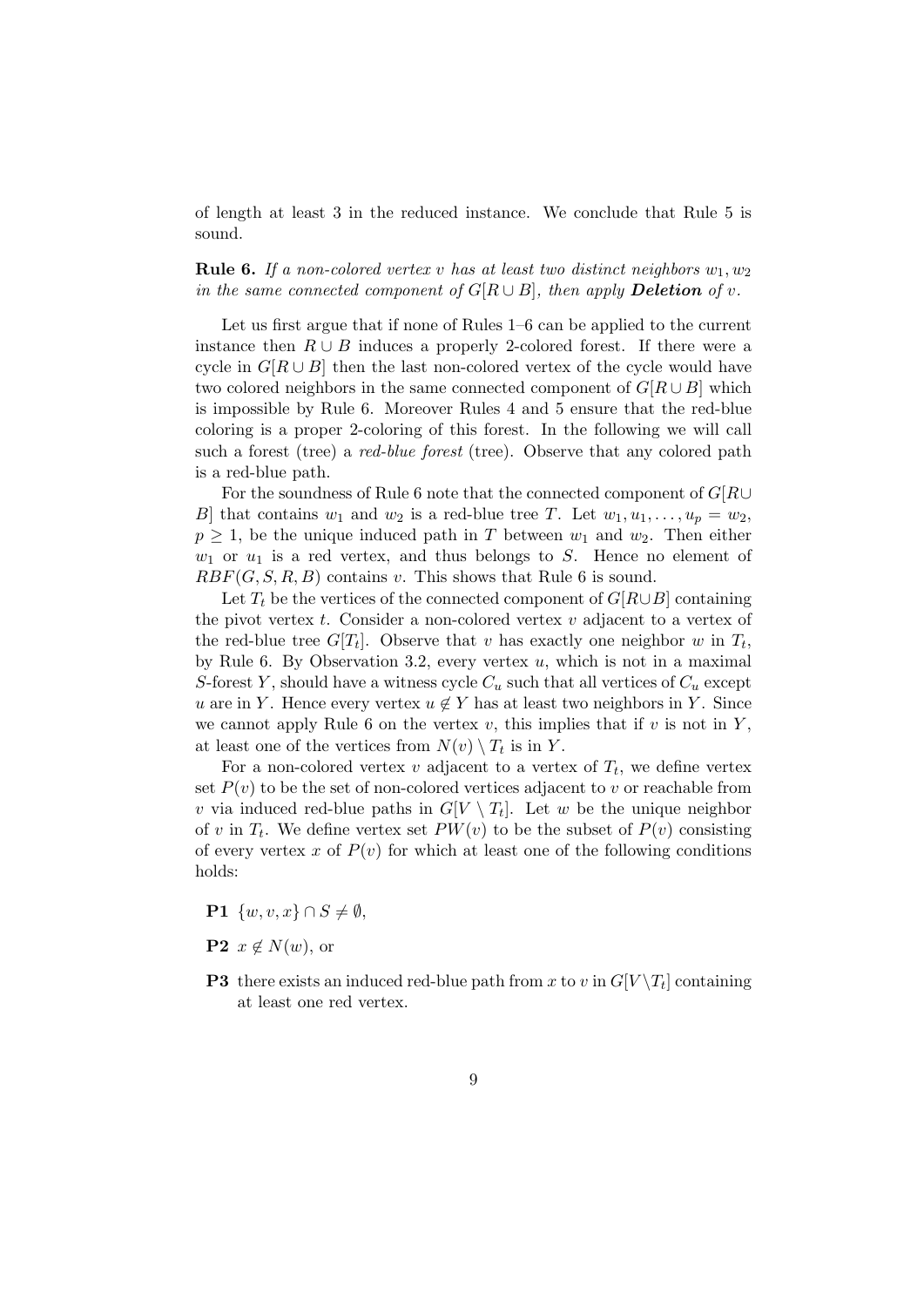

Figure 1: Let  $S \cap \{a, b, c, d, v\} = \emptyset$  and set  $P(v) = \{a, b, c, d\}$ . Vertex  $a \in PW(v)$  by (P2),  $d \in PW(v)$  by (P3). Vertices *b* and *c* do not belong to *PW*(*v*).

See Fig. 1 for an example of sets  $P(v)$  and  $PW(v)$ . The intuition behind the definition of  $PW(v)$  is the following. If a vertex v does not belong to any maximal *S*-forest *Y* of *G*, then there is a witness cycle  $C_v$ . This cycle  $C_v$  may pass through some connected components of  $G[R \cup B]$  and some non-colored vertices. If we traverse  $C_v$  starting from  $v$  and avoiding  $T_t$ , then the first non-colored vertex we meet will be a vertex of  $PW(v)$ . Note that the vertex set  $PW(v)$  can easily be computed in polynomial time.

**Observation 3.3.** For every vertex  $x \in PW(v) \cap N(T_t)$ , there is an induced *cycle containing x and v and at least one vertex of S. Furthermore this is a cycle in the subgraph of G induced by the union of*  $T_t \cup \{v, x\}$  *and the vertex set of a red-blue path from v to x, and thus it contains only two non-colored vertices, namely x and v.*

*Proof.* The fact that  $x$  and  $v$  have neighbors in  $T_t$ , implies that the subgraph of *G* induced by the union of  $T_t \cup \{v, x\}$  and the vertex set of a red-blue path from *v* to *x*, contains an induced cycle *C*. This cycle *C* contains *v* and the neighbor  $w$  of  $v$  in  $T_t$ . By Rule 6, if there is an induced cycle containing noncolored vertex *v* and a vertex of *S*, then this cycle should contain another non-colored vertex. In the induced subgraph the only non-colored vertex except *v* is *x*, and thus *C* contains *x* as well. Because  $x \in PW(v)$ , at least one the properties P1–P3 should hold. If one of the vertices  $w, v, x$  is in *S*, we are done. If  $x \notin N(w)$ , then *C* contains more than one vertex from *Tt* , and thus at least one red vertex from *S*. The only remaining case is *{v, w, x}* ∩ *S* =  $\emptyset$ , *x* ∈ *N*(*w*), and there is a red-blue path *P* from *v* to *x* in  $G[V \setminus T_t]$  containing a red vertex. But every red vertex is in *S*.  $\Box$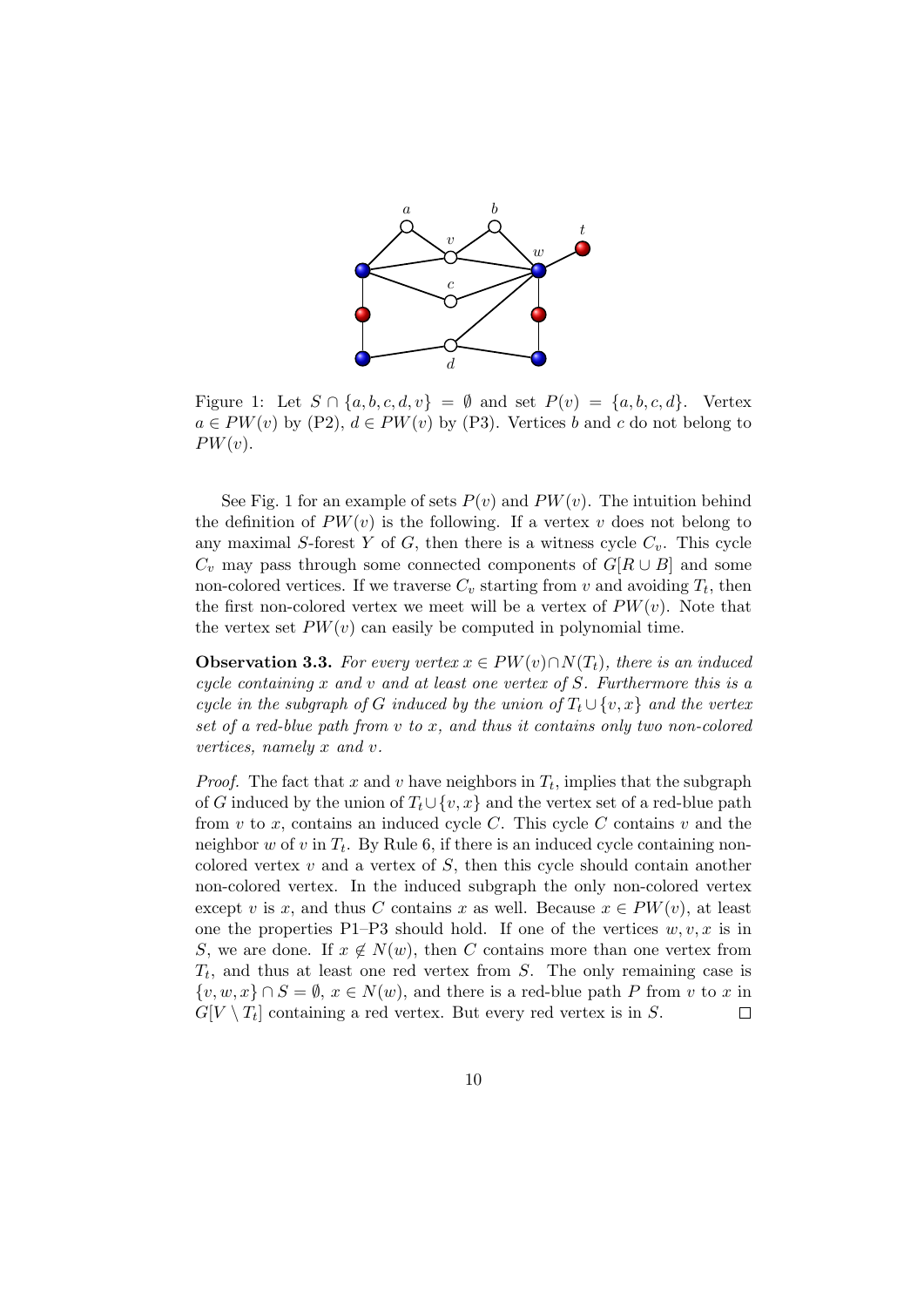**Observation 3.4.** Let *v* be a non-colored vertex adjacent to a vertex of  $T_t$ . *If there is an induced cycle C in G that contains v and some vertex of S, then C contains also at least one vertex of*  $P(v)$ *.* 

*Proof.* First note that *C* does not have to pass through the vertices of *T<sup>t</sup>* . By Rule 6, *C* contains at least one non-colored vertex besides *v*. The vertex *v* has two neighbors in *C*, let *x* be a neighbor of *v* on *C* not equal to *w*, the neighbor of *v* in  $T_t$ . If  $x \in P(v)$ , we are done. If *x* is a red or blue vertex then *x* belongs to some red-blue tree *T* of  $G[B \cup R]$ . Cycle *C* has to leave *T* at some point, and thus to enter a vertex of *P*(*v*).  $\Box$ 

**Lemma 3.5.** *A witness cycle*  $C_v$  *of a vertex v contains a vertex of*  $PW(v)$ *.* 

*Proof.* Let us assume that *v* is not contained in a maximal *S*-forest *Y* , and let  $C_v$  be a witness cycle for *v*. By Observation 3.4,  $C_v$  contains at least one vertex  $x$  of  $P(v)$ .

If  $x \in PW(v)$ , we are done with the proof. Otherwise, let  $x \in P(v) \setminus$ *PW*(*v*). As a consequence,  $\{v, w, x\} \cap S = \emptyset$ , *x* is adjacent to *w*, and every induced red-blue path from *v* to *x* in  $G[V \setminus T_t]$  contains only blue vertices.

We will first show that  $C_v$  contains a vertex  $x' \neq x$  such that  $x' \in C_v$  $P(v) \setminus PW(v)$ . Let us trace the induced cycle  $C_v$ , starting from *v* on the path to *x* using only blue vertices. By definition, no vertex on the path from *v* to *x* is contained in *S*. Observation 3.2 and the definition of witness cycle imply that  $C_v$  contains a vertex of  $S$ . Continue now in the same direction along *C<sup>v</sup>* until a vertex of *S* is reached. The cycle has to return to *v* without passing through the vertex *w*; otherwise the edge  $\{v, w\}$  would be a chord of  $C_v$  contradicting the fact that  $C_v$  is an induced cycle. The path along the cycle *C<sup>v</sup>* from *x* to *v* containing a vertex of *S* cannot be a red-blue path as this contradicts the definition of  $x$ . As a consequence,  $C_v$  contains a second vertex  $x'$  of  $P(v) \setminus PW(v)$ .

Let *Y* be a maximal *S*-forest. Since *w* is colored blue, *Y* contains *w*. Further we have  $C_v \backslash Y = \{v\}$  due to the maximality of *Y*. Denote by *P* the path from  $x$  to  $x'$  on  $C_v$  not containing  $v$ . Now we have a contradiction since the graph  $G[P \cup \{w\}]$  contains the edges  $\{x, w\}$  and  $\{x', w\}$  and induces a cycle containing a vertex of *S*.  $\Box$ 

The following rules depend on the cardinality of the set *PW*(*v*).

**Rule 7.** *If*  $PW(v) = \emptyset$  *then apply Coloring of <i>v*.

**Rule 8.** *If*  $PW(v) = \{x\}$  *then branch into two subproblem instances: one obtained by applying Deletion of v and then Coloring of x, and the other obtained by applying Coloring of v.*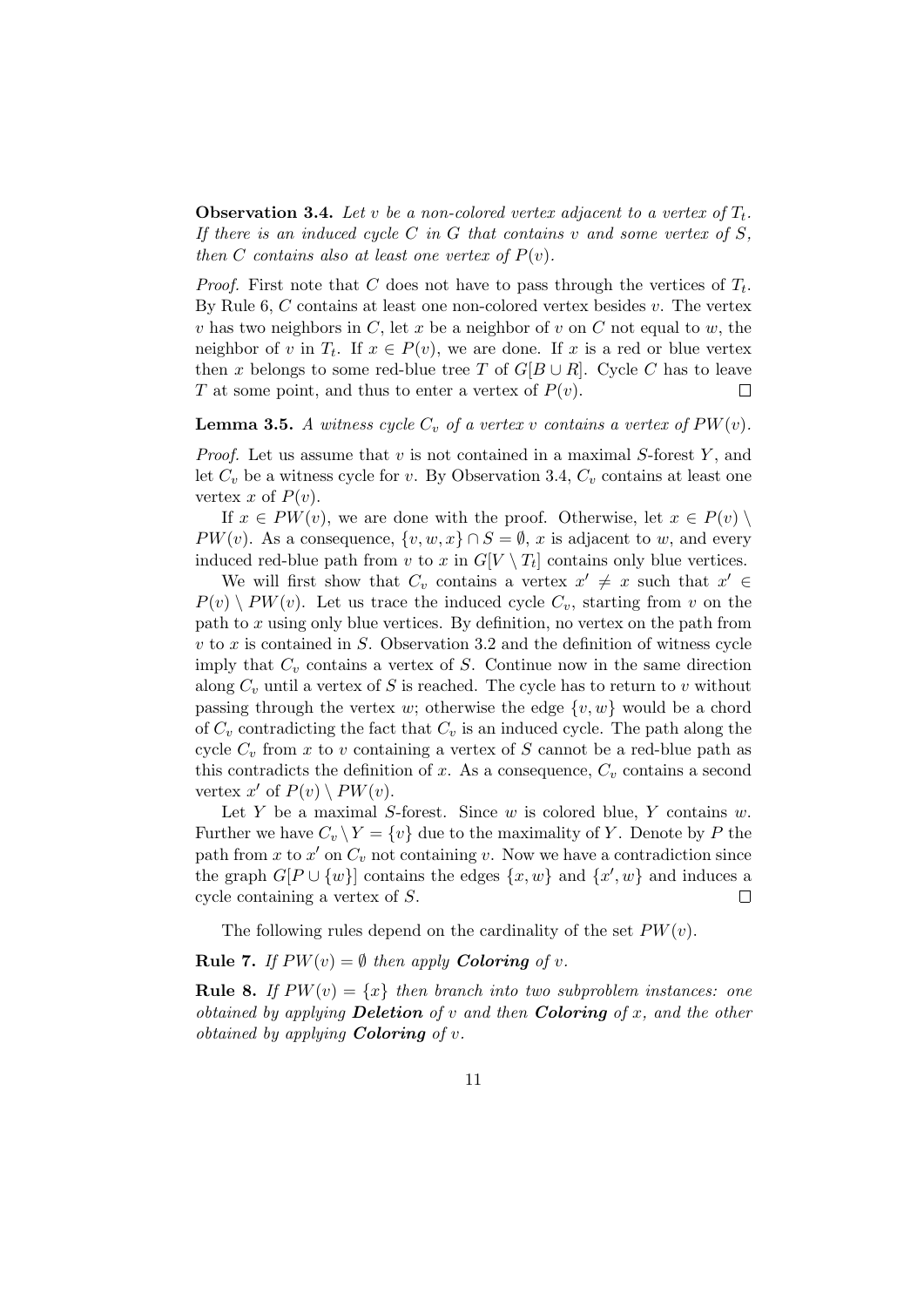Rules 7 and 8 are sound due to Lemma 3.5.

**Rule 9.** *If*  $|PW(v)| \geq 2$  *and*  $PW(v) \subseteq N(T_t)$  *then branch into two subproblem instances: one obtained by applying Coloring of v and then Deletion of x for all vertices*  $x \in PW(v)$ *, and the other obtained by Deletion of v.* 

To see that Rule 9 is sound, observe that vertex *v* is either colored, or deleted. By Observation 3.3, for each vertex  $x \in PW(v) \cap N(T_t)$  the subgraph of *G* induced by  $x, v, T_t$  and the vertex set of a red-blue path from *x* to *v* contains a cycle with a vertex of *S* and *x* and *v* as its only non-colored vertices. Thus either *x* or *v* has to be deleted, for every  $x \in PW(v) \cap N(T_t)$ . When Rule 9 can not be applied, at least one of the vertices in  $PW(v)$  is not contained in  $N(T_t)$ .

**Rule 10.** *If*  $PW(v) = \{x_1, x_2\}$  and  $x_1 \notin N(T_t)$  then branch into three *subproblem instances. The first one is obtained by applying Coloring of v. The second by Deletion of <i>v and then Coloring* of  $x_1$ . The third one by *applying Deletion of v and x*<sup>1</sup> *and then Coloring of x*2*.*

Let us remark that vertex *v* is either colored or deleted. If *v* is deleted then by Lemma 3.5, either  $x_1$  or  $x_2$  is contained in the witness cycle  $C_v$ . This shows that Rule 10 is sound.

**Rule 11.** *If*  $PW(v) = \{x_1, x_2, x_3\}$  *and*  $x_1 \notin N(T_t)$  *then branch into four subproblem instances. The first instance is obtained by applying Coloring of v. The second by Deletion of v and then Coloring of x*1*. The third by Deletion of v and x*<sup>1</sup> *and then Coloring of x*2*. The fourth by Deletion of*  $v, x_1, x_2$  *and Coloring of*  $x_3$ *.* 

Again, the soundness of this rule follows by Lemma 3.5.

**Rule 12.** *If*  $|PW(v)| \geq 4$  *then create two problem instances: one obtained by applying Coloring of v, and the other obtained by applying Deletion of v.*

This rule is sound because *v* is either colored or deleted.

We call an instance *non-reducible* if none of Rules 1-12 can be applied to it. Such an instance corresponds to a leaf of the branching tree of our algorithm. The following property of non-reducible instances of the red-blue *S*-forest problem is crucial for our arguments.

**Lemma 3.6.** *Let*  $(G, S, B, R)$  *be an instance. If none of the Rules 1-12 can be applied then RBF*(*G, S, R, B*) *contains at most one maximal red-blue S-forest. Moreover, this forest can be computed in polynomial time.*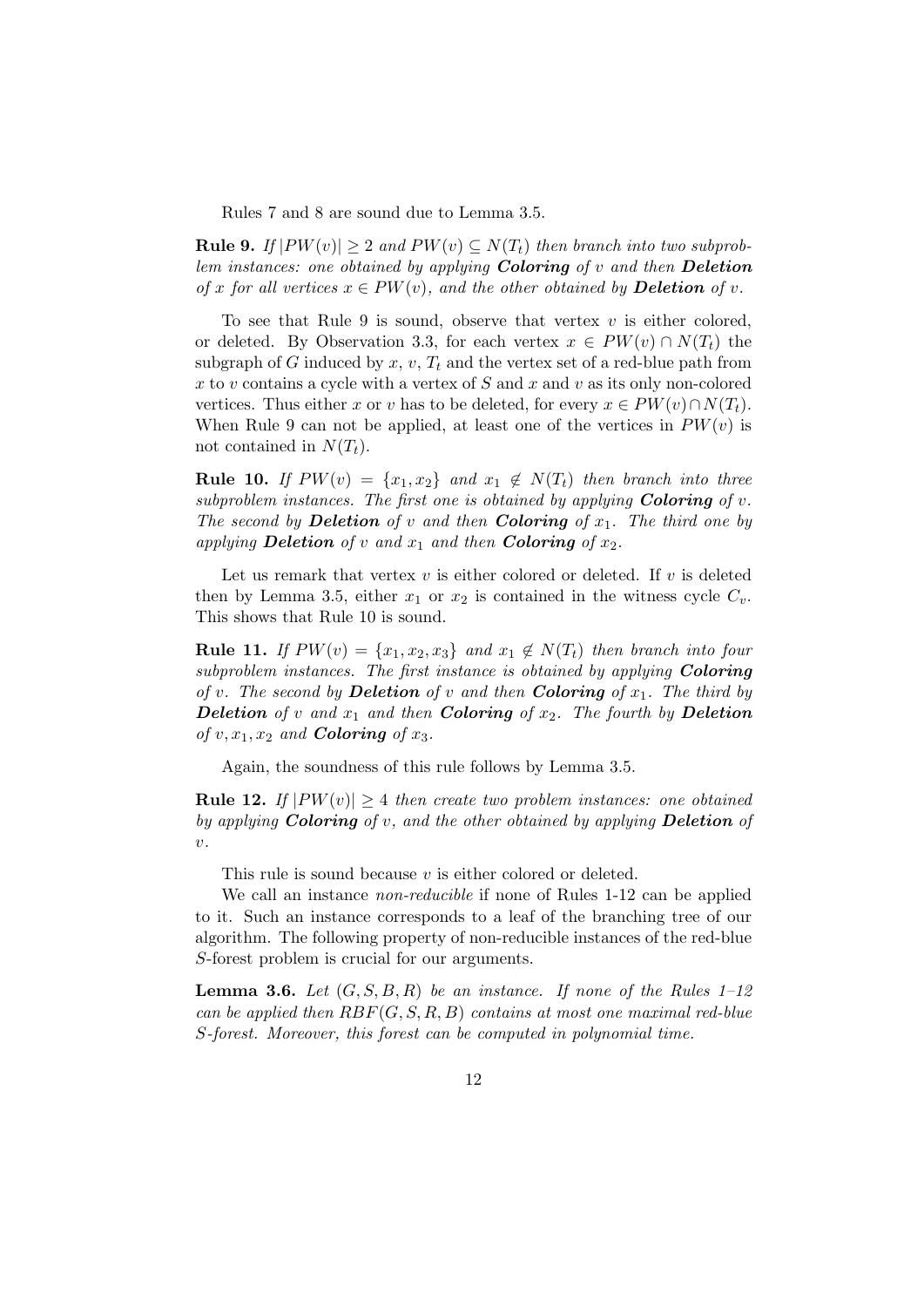*Proof.* If  $S = \emptyset$  then trivially the only maximal *S*-forest of *G* is *V*. Let us assume that  $S \neq \emptyset$ . With every rule we either remove a vertex, select a pivot vertex, color a vertex, delete a vertex, or contract an edge. Rule 2 guarantees that the set of red vertices is not empty. Rule 3 ensures that a pivot vertex *t* is selected. Rules 1, 2 and 4–12 can be applied as long as there are non-colored neighbors of red-blue tree  $T_t$ . When the set  $N(T_t)$  becomes empty then  $T_t$  is completely removed by Rule 1. Then the algorithm selects a new pivot vertex *t* and component *T<sup>t</sup>* by making use of Rule 3. Thus the conditions that none of the rules can be applied and  $S \neq \emptyset$ , yield that  $V =$ *R*∪*B*. But then the only possible maximal *S*-forest *Y* of  $RBF(G, S, R, B)$ is  $Y = R \cup B$  which can easily be computed in polynomial time.  $\Box$ 

Let us note that a non-reducible instance does not necessarily correspond to a *maximal* red-blue *S*-forest. This is mainly due to Rules 10 and 11 in which we delete set of vertices in one branch. Such a deletion does not necessarily preserve maximality. As a simple example consider the graph  $G[\{w, v, x_1, x_2\}]$  that induces a clique without the edge  $\{w, x_1\}$  and *w* colored red. The application of Rule 10 results in a branch after the deletion of both *v* and *x*<sup>1</sup> that contains a red-blue *S*-forest which is not maximal.

We are finally in the position to describe the algorithm. The algorithm enumerates all elements of  $RBF(G, S, \emptyset, \emptyset)$  by applying Rules 1–12 in priority of their numbering as long as possible. Let  $\mathcal F$  be the set of all nonreducible instances produced by the application of the rules. These are the instances corresponding to the leaves of the branching tree. By Lemma 3.6, for each non-reducible instance of *F* there is at most one red-blue *S*-forest which can be computed in polynomial time. To enumerate all maximal *S*forests of the input graph, we have to add to each *S*-forest of an instance of *F* all vertices which were possibly removed by applications of some of the rules on the unique path from the root of the branching tree to the corresponding leaf. This can be done in polynomial time by backtracking in the branching tree.

The correctness of the algorithm follows by Lemma 3.6 and the fact that each rule is sound. Thus each maximal *S*-forest of the input graph can be mapped to a private element of  $\mathcal F$ . In the next section we analyze the running time.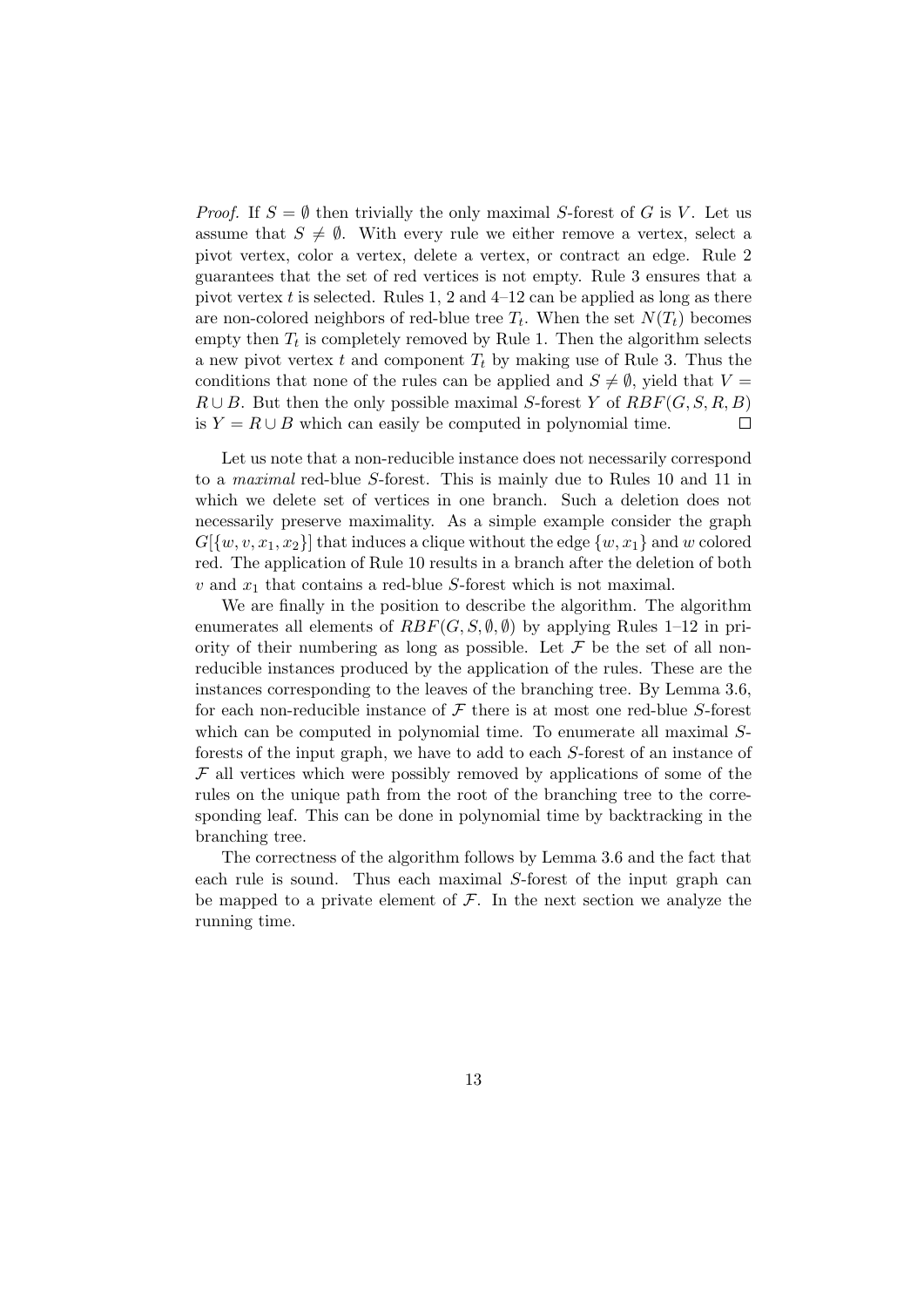# **4 Running time analysis of the enumeration algorithm**

With every rule we either remove a vertex, select a pivot vertex, color a vertex, delete a vertex, or contract an edge. Thus the height of the branching tree is  $O(|V| + |E|)$ . Hence, for every non-reducible instance, the backtracking part of the algorithm producing the corresponding maximal *S*-forest in *G* can be performed in polynomial time. Therefore, the running time of the algorithm, up to a polynomial multiplicative factor, is proportional to the number of non-reducible instances produced by reduction and branching rules.

In what follows, we upper bound the number of maximal *S*-forests of the input graph enumerated by the algorithm, or equivalently, the number of leaves in the corresponding branching tree. Rules 1, 3, 4, 5, 6, and 7 are reduction rules and generate only one problem instance. Thus they do not increase the number of leaves in the branching tree. Therefore we may restrict ourselves to the analyses of the branching Rules 2, 8, 9, 10, 11, and 12.

Our proof combines induction with Measure  $&$  Conquer [10]. Let us first define a measure for any problem instance generated by the algorithm. All colored vertices have weight 0, non-colored vertices contained in  $N(T_t)$ have weight 1, and non-colored vertices not contained in  $N(T_t)$  have weight  $1 + \alpha$ . A problem instance  $RBF(G, S, R, B)$  will be defined to have weight  $|N(T_t)| + (1 + \alpha)|V \setminus (R \cup B \cup N(T_t))|$ . Define  $f(\mu)$  to be the maximum number of leaves in the branching tree for any instance *RBF*(*G, S, R, B*) of weight  $\mu$  where  $\mu \geq 0$  is a real number.

The induction hypothesis is that  $f(\mu) \leq x^{\mu}$  for  $x = 1.49468$ . Note that the number of possible measures of problem instances is finite, and thus induction is over a finite set.

For the base case, let  $\mu = 0$ . Since no vertex has weight greater than 0, we have that all vertices are colored, and thus *V* is the unique maximal *S*-forest, implying  $f(0) = 1$ . By the induction hypothesis we assume that  $f(k) \leq x^k$ for  $k < \mu$ , and we want to prove that  $f(\mu) \leq x^{\mu}$ . We prove this by showing that each rule reduces a problem instance of weight  $\mu$  to one or more problem instances of weight  $\mu_1, \ldots, \mu_r$  where  $\mu_i < \mu$  such that  $f(\mu) \le \sum_{i=1}^r f(\mu_i) \le$  $x^{\mu}$  if  $f(\mu_i) \leq x^{\mu_i}$  for  $1 \leq i \leq r$ . Before proceeding to the detailed analysis, we mention that the instance  $RBF(G, S, \emptyset, \emptyset)$  has weight  $n(1 + \alpha)$ , and the result will thus imply that  $f(n(1 + \alpha)) \leq 1.49468^{n(1+\alpha)} \leq 1.8638^n$  for  $\alpha = 0.5491$ .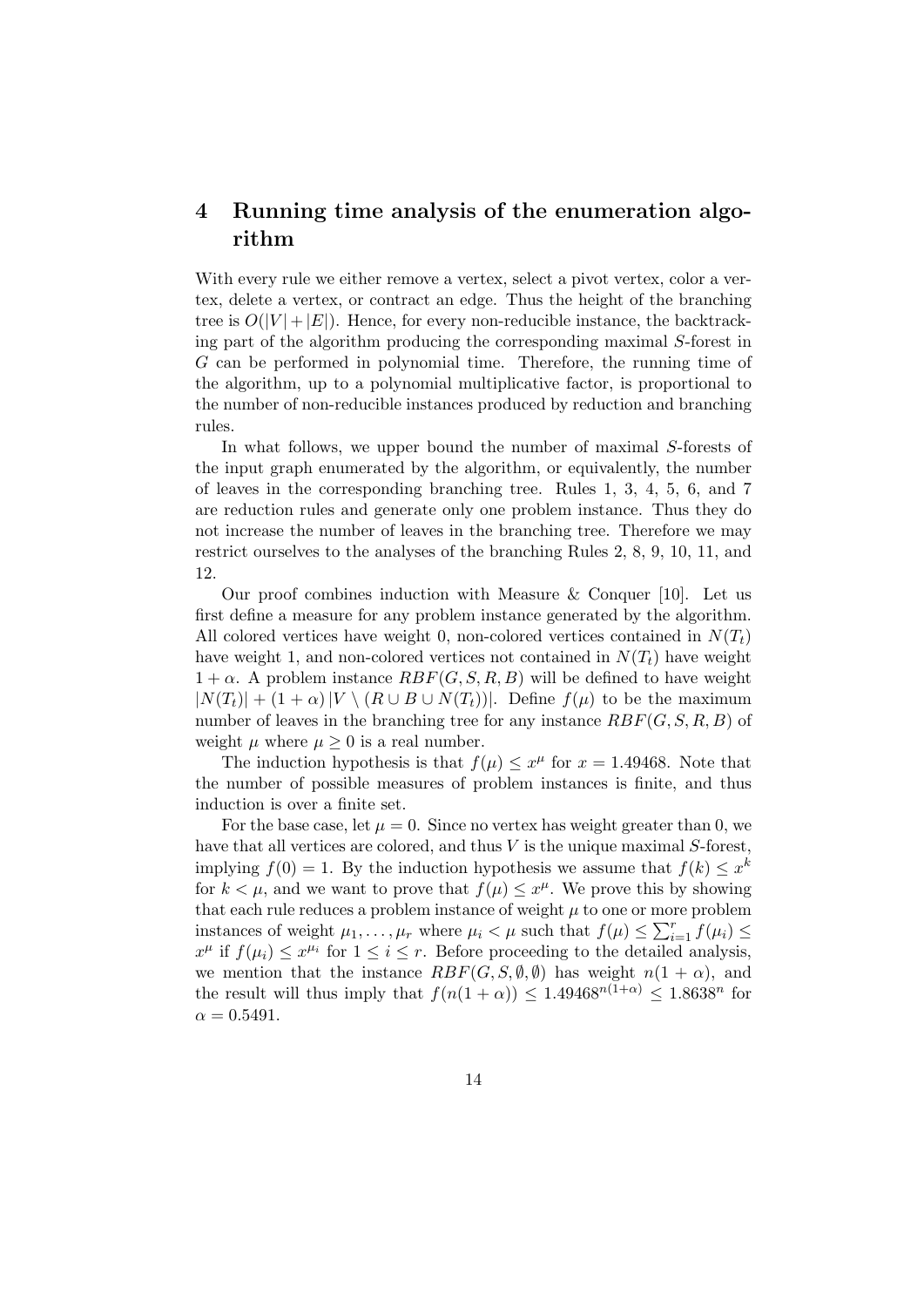*Rule 2.* Since *R* is empty, pivot vertex *t* is undefined, and  $N(T_t)$  is defined to be the empty set. As a consequence all non-colored vertices have weight  $1 + \alpha$ . In both new instances the weight of *v* is reduced from  $1 + \alpha$  to zero. In the case when *v* is colored (Rule 3), we use *v* as vertex *t*, and due to the minimum degree 2 property by Rule 1, there are at least two neighbors with weights reduced by  $\alpha$ . The two subproblem instances are **Deletion** of *v*:  $\mu_1 \leq \mu - 1 - \alpha$  and **Coloring** of *v*:  $\mu_2 \leq \mu - 1 - 3\alpha$ , and we get that

$$
f(\mu) \le f(\mu - 1 - \alpha) + f(\mu - 1 - 3\alpha) \le x^{\mu - 1 - \alpha} + x^{\mu - 1 - 3\alpha} \le x^{\mu}.
$$

*Rule 8*. In both cases the weight of the vertex *v* is reduced from 1 to zero. If *x* is contained in  $N(T_t)$  then it has weight 1, otherwise *x* has weight  $1 + \alpha$ . Consider first the case  $x \in N(T_t)$ . Since  $x \in PW(v)$ , we have by Observation 3.3 that the subgraph of *G* induced by  $x, v, T_t$  and the vertex set of a red-blue path from *x* to *v* contains a cycle with a vertex of *S* and *x* and *v* as its only non-colored vertices. Hence either *v* or *x* has to be deleted. If *v* is colored, then *x* is deleted by Rule 6 in order to break the abovementioned cycle, and if *v* is deleted, then *x* is colored since it has to be in the witness cycle. We have for **Deletion** of *v* and **Coloring** of *x*:  $\mu_1 \leq \mu - 2$ ; for **Deletion** of *x* and **Coloring** of *v*:  $\mu_2 \leq \mu - 2$ . Thus

$$
f(\mu) \le f(\mu - 2) + f(\mu - 2) \le x^{\mu - 2} + x^{\mu - 2} \le x^{\mu}
$$

If  $x \notin N(T_t)$ , then the weight of *x* is  $1 + \alpha$ , and we have for **Deletion** of *v* and **Coloring** of *x*:  $\mu_1 \leq \mu - 2 - \alpha$ ; for **Coloring** of *v*:  $\mu_2 \leq \mu - 1 - \alpha$ , resulting in

$$
f(\mu) \le f(\mu - 2 - \alpha) + f(\mu - 1 - \alpha) \le x^{\mu - 2 - \alpha} + x^{\mu - 1 - \alpha} \le x^{\mu}.
$$

*Rule 9.* All vertices in  $PW(v)$  have weight 1. Thus we have for **Coloring** of *v* and **Deletion** of  $PW(v)$ :  $\mu_1 \leq \mu - 1 - |PW(v)|$ ; for **Deletion** of *v*:  $\mu_2 \leq \mu - 1$ . Since  $|PW(v)| \geq 2$ , we have that

$$
f(\mu) \le f(\mu - 3) + f(\mu - 1) \le x^{\mu - 3} + x^{\mu - 1} \le x^{\mu}.
$$

*Rule 10*. The vertex *v* has weight 1,  $x_1$  has weight  $1 + \alpha$ , and  $x_2$  has weight 1 or  $1 + \alpha$ . Consider first the case where  $x_2$  has weight 1, meaning that  $x_2 \in N(T_t)$ . If *v* is colored, then  $x_2$  is deleted by Rule 6 and Observation 3.3. We have for **Coloring** of *v*:  $\mu_1 \leq \mu - 2 - \alpha$ ; **Deletion** of *v* and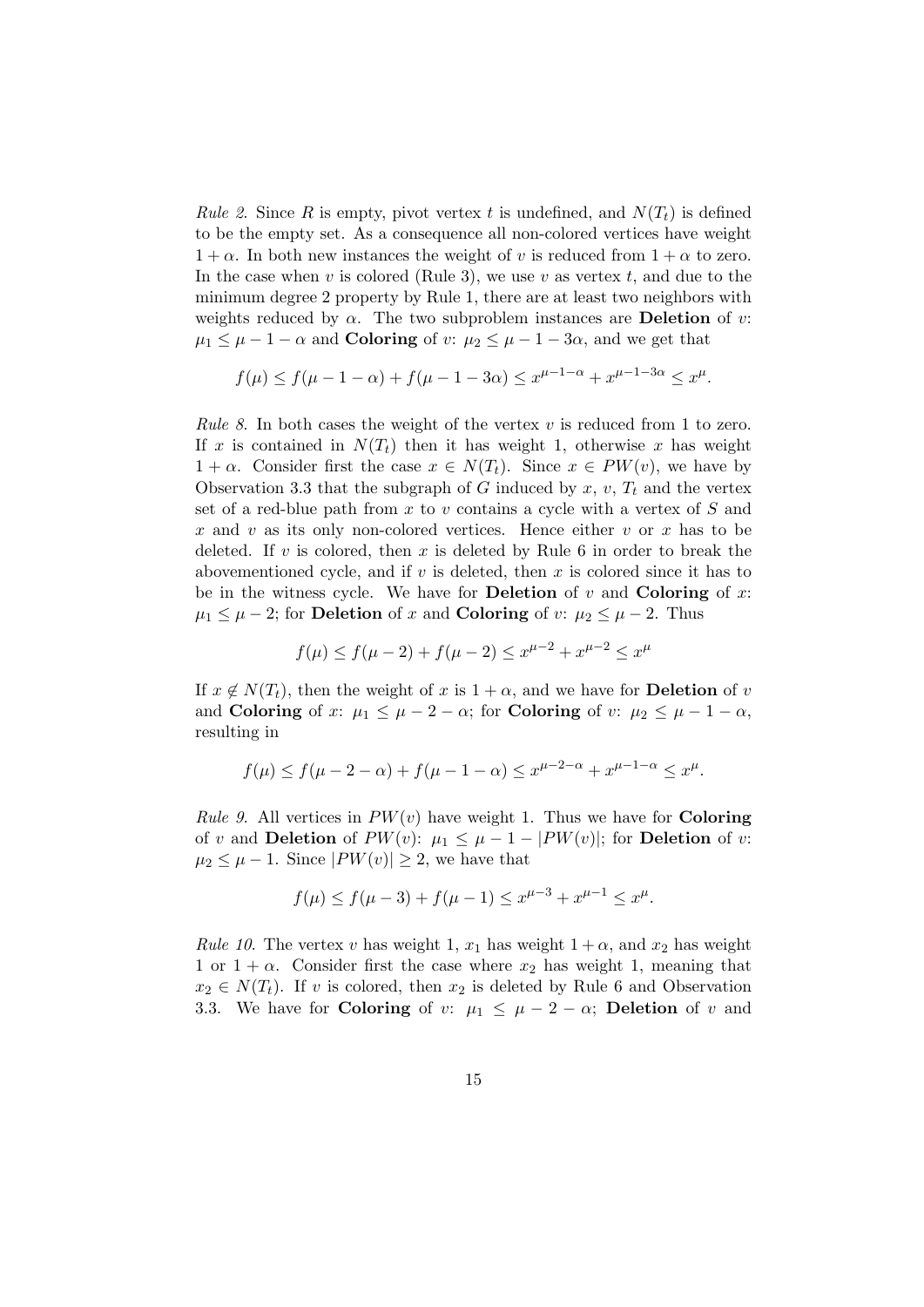**Coloring** of  $x_1$ :  $\mu_2 \leq \mu - 2 - \alpha$ ; and **Deletion** of  $v, x_1$  and **Coloring** of  $x_2$ :  $\mu_3 \leq \mu - 3 - \alpha$ . Thus

$$
f(\mu) \le 2f(\mu - 2 - \alpha) + f(\mu - 3 - \alpha) \le 2x^{\mu - 2 - \alpha} + x^{\mu - 3 - \alpha} \le x^{\mu}.
$$

If  $x_2 \notin N(T_t)$ , then it has weight  $1 + \alpha$ . We have for **Coloring** of *v*:  $\mu_1 \leq \mu - 1 - 2\alpha$ ; **Deletion** of *v* and **Coloring** of *x*<sub>1</sub>:  $\mu_2 \leq \mu - 2 - \alpha$ ; and **Deletion** of *v*, *x*<sub>1</sub> and **Coloring** of *x*<sub>2</sub>:  $\mu$ <sub>3</sub>  $\leq \mu$  – 3 – 2 $\alpha$ . Therefore,

$$
f(\mu) \leq f(\mu - 1 - 2\alpha) + f(\mu - 2 - \alpha) + f(\mu - 3 - 2\alpha)
$$
  
\$\leq\$  $x^{\mu - 1 - 2\alpha} + x^{\mu - 2 - \alpha} + x^{\mu - 3 - 2\alpha} \leq x^{\mu}.$ 

*Rule 11.* Let *i* be the number of vertices in  $PW(v) \setminus N(T_t)$  and assume that  $x_i \notin N(T_t)$  for  $j \leq i$ . The case  $i = 0$  is covered by Rule 9. For  $i = 1, 2$ , we have for **Coloring** of *v*:  $\mu_1 \leq \mu - 4 + i - i\alpha$ ; **Deletion** of *v* and **Coloring** of *x*<sub>1</sub>:  $\mu_2 \leq \mu - 2 - \alpha$ ; **Deletion** of *v*, *x*<sub>1</sub> and **Coloring** of *x*<sub>2</sub>:  $\mu_3 \leq \mu - 3 - i\alpha$ ; and **Deletion** of  $v, x_1, x_2$  and **Coloring** of  $x_3$ :  $\mu_4 \leq \mu - 4 - i\alpha$ . In total

$$
f(\mu) \leq f(\mu - 4 + i - i\alpha) + f(\mu - 2 - \alpha) + f(\mu - 3 - i\alpha) + f(\mu - 4 - i\alpha)
$$
  
\$\leq\$  $x^{\mu - 4 + i - i\alpha} + x^{\mu - 2 - \alpha} + x^{\mu - 3 - i\alpha} + x^{\mu - 4 - i\alpha} \leq x^{\mu}.$ 

For  $i = 3$ , we have for **Coloring** of *v*:  $\mu_1 \leq \mu - 1 - 3\alpha$ , for **Deletion** of *v* and **Coloring** of  $x_1$ :  $\mu_2 \leq \mu - 2 - \alpha$ , **Deletion** of *v, x*<sub>1</sub> and **Coloring** of  $x_2$ :  $\mu_3 \leq \mu - 3 - 2\alpha$ , and **Deletion** of  $v, x_1, x_2$  and **Coloring** of  $x_3$ :  $\mu_4 \leq \mu - 4 - 3\alpha$ , and we get that

$$
f(\mu) \leq f(\mu - 1 - 3\alpha) + f(\mu - 2 - \alpha) + f(\mu - 3 - 2\alpha) + f(\mu - 4 - 3\alpha)
$$
  

$$
\leq x^{\mu - 1 - 3\alpha} + x^{\mu - 2 - \alpha} + x^{\mu - 3 - 2\alpha} + x^{\mu - 4 - 3\alpha} \leq x^{\mu}.
$$

*Rule 12.* Let *i* be the number of vertices in  $PW(v) \setminus N(T_t)$  and assume that  $x_j \notin N(T_t)$  for  $j \leq i$ . The case where  $i = 0$  is covered by Rule 9. For  $i \geq 1$ , we have for **Coloring** of *v*:  $\mu_1 \leq \mu - (1 + |PW(v)|) + i - i\alpha$ ; and for **Deletion** of *v*:  $\mu_2 \leq \mu - 1$ . Since  $|PW(v)| \geq 4$ , we notice that the value is minimum when  $i = 4$  and we get

$$
f(\mu) \le f(\mu - 1 - 4\alpha) + f(\mu - 1) \le x^{\mu - 1 - 4\alpha} + x^{\mu - 1} \le x^{\mu}.
$$

We conclude the analysis of the running time of the algorithm with the following theorem, which is the main result of this paper.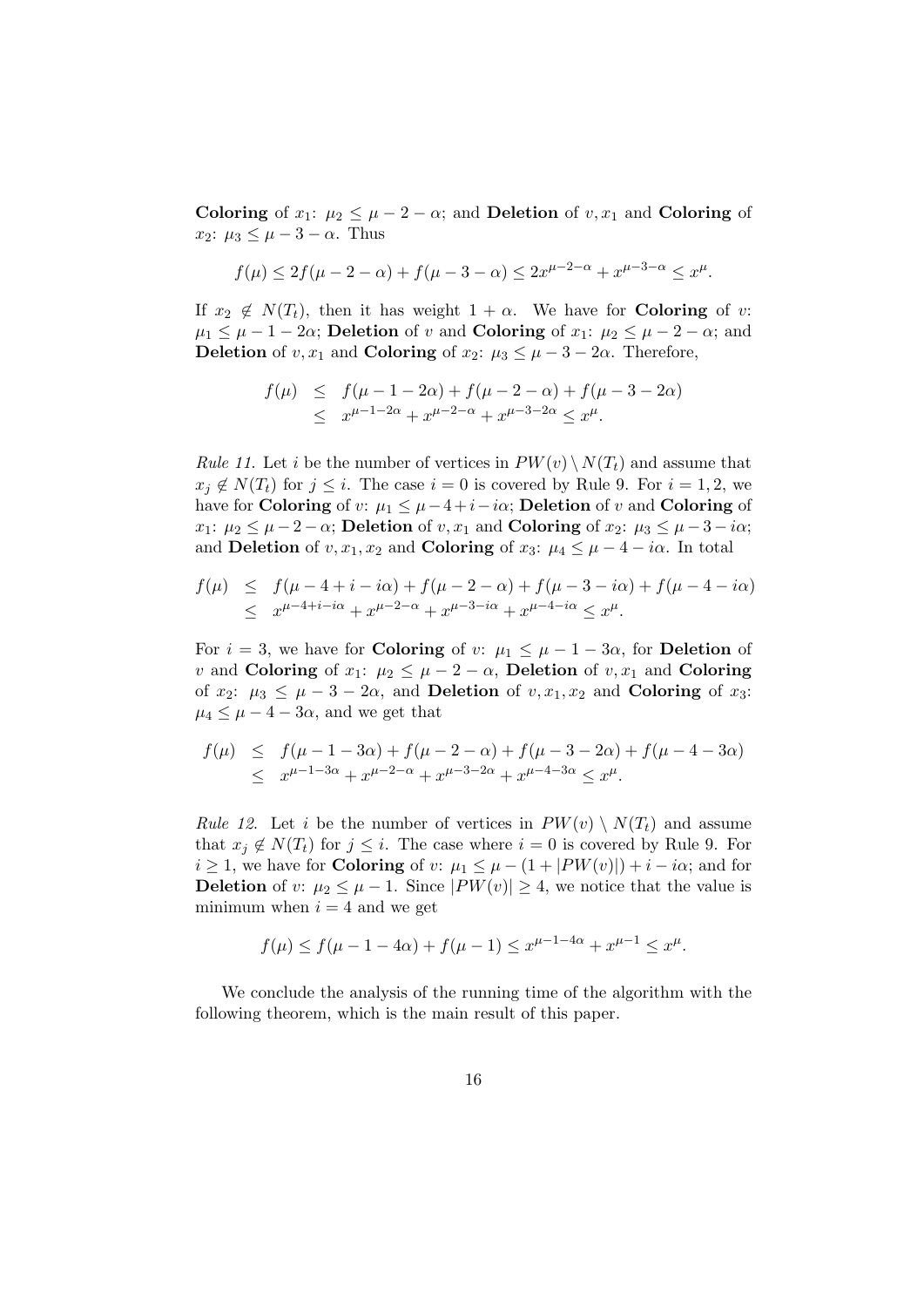**Theorem 4.1.** *Let G be a graph and let S be a set of vertices in G. The maximum number of maximal S-forests of G is at most* 1*.*8638*<sup>n</sup> . All minimal subset feedback vertex sets of*  $(G, S)$  *can be enumerated in time*  $O(1.8638^n)$ *.* 

*Proof.* Correctness and completeness follows from the arguments above. The number of leaves in the branching tree is at most  $x^{(1+\alpha)n}n^{O(1)}$  and  $1.49468^{1+0.5491} < 1.8638$ .  $\Box$ 

It is worth mentioning that the running time of our algorithm enumerating all minimal subset feedback vertex sets is the same as the running time of the algorithm enumerating all minimal feedback vertex sets given in [9].

## **5 Conclusion**

We start this section with two direct consequences of Theorem 4.1, before we give a few remarks and open questions on the number of minimal subset feedback vertex sets. Since we can check whether a given set *X* is a subset feedback vertex set of  $(G, S)$  and determine its total weight in polynomial time, the following result is an immediate consequence of Theorem 4.1.

Corollary 5.1. SUBSET FEEDBACK VERTEX SET *can be solved in time O*(1*.*8638*<sup>n</sup>* )*.*

In the introductory section, we mentioned that MULTIWAY CUT is a special case of SUBSET FEEDBACK VERTEX SET. This is explained in the proof of the following result, which thus follows from Theorem 4.1 and the above corollary.

**Corollary 5.2.** *Let G be a graph and let T be a set of vertices (terminals) in G. All minimal multiway cuts of* (*G, T*) *can be enumerated in time*  $O(1.8638^n)$ , and MULTIWAY CUT *can be solved in time*  $O(1.8638^n)$ .

*Proof.* Let  $(G, T)$  be an instance of MULTIWAY CUT. We construct a new graph *G′* by adding to *G* a new vertex *s* whose weight is larger than the sum of the weights of all vertices in *G*, and by making *s* adjacent to all terminals in *T*. Any cycle of *G′* containing *s* corresponds to a path in *G* connecting two terminals of *T*. Thus a vertex subset is a minimum weight subset feedback set of (*G′ , {s}*) if and only if it is a minimum weight multiway cut of (*G, T*).  $\Box$ 

We would like to remark that the number of minimal feedback vertex sets in a graph can be exponentially larger or smaller than the number of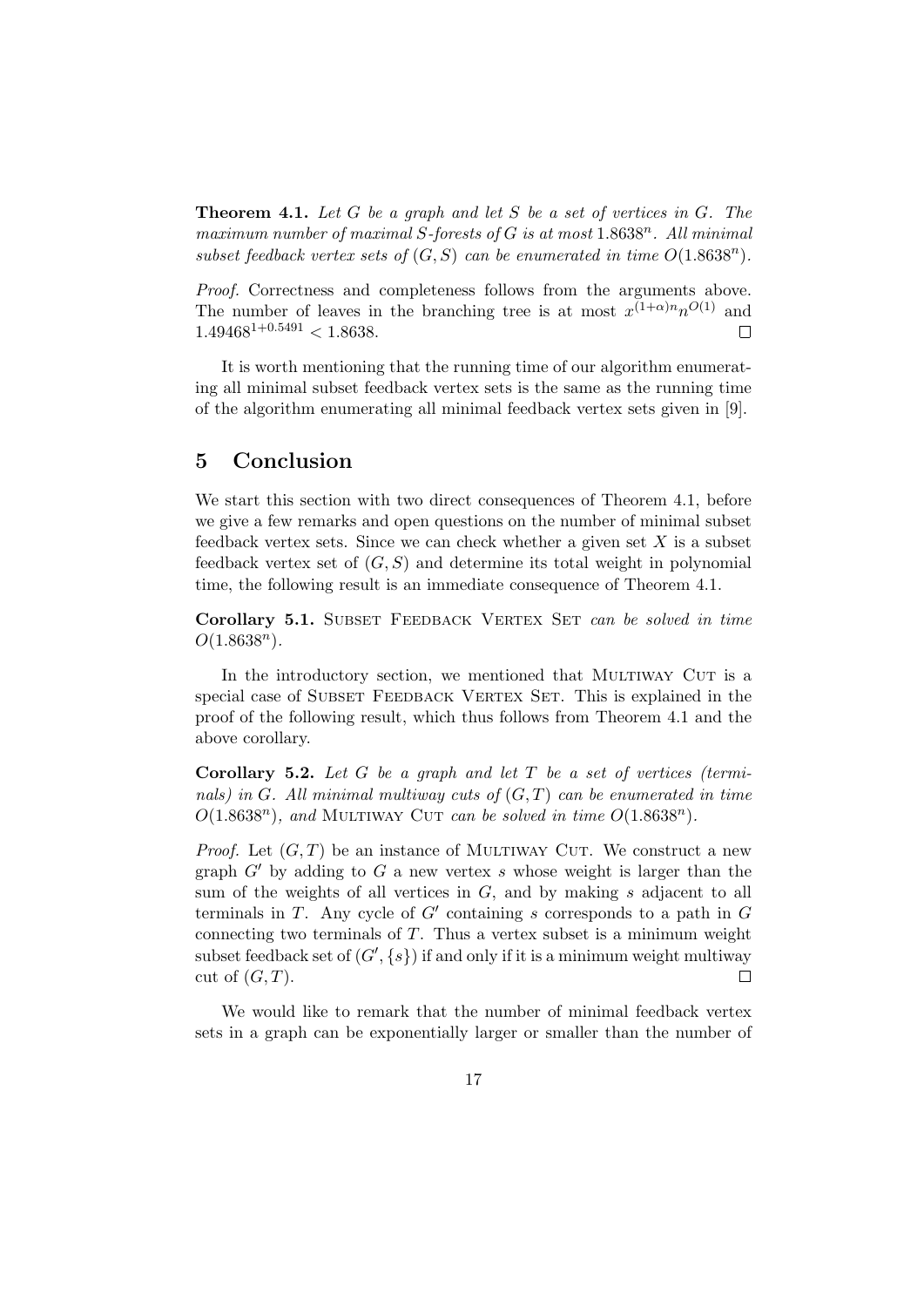minimal subset feedback vertex sets. For example, the graph consisting of  $n/3$  disjoint triangles, has  $3^{n/3}$  minimal feedback vertex sets (every triangle contains exactly one vertex from every such a set), whereas if  $S = \emptyset$ , the only minimal subset feedback vertex set is *∅*. The example of a graph with polynomial number of minimal feedback vertex sets and exponential number of minimal subset feedback vertex sets is the following split graph *G* on  $n = 6k$  vertices. Graph *G* has a clique *C* of size 3*k* and an independent set *I* of size 3*k*. The vertices of *C* and *I* are partitioned into *k* triples; clique triples  $(a_i, b_i, c_i)$  and independent set triples  $(x_i, y_i, z_i)$ ,  $1 \leq i \leq k$ . For each *i*, we add edges between vertices of clique and independent set triples as follows:  $x_i$  is adjacent to  $a_i, b_i$ ;  $y_i$  to  $b_i, c_i$ ; and  $z_i$  to  $a_i, c_i$ . We let  $S = I$ . Every minimal subset feedback vertex set contains exactly 2 vertices from each clique triple, so there are 3 possible options for each triple, and the total number of such sets is  $3^k$ . On the other hand, every minimal feedback vertex set should contain at least  $3k - 2$  vertices from *C*, and thus the number of such sets is  $O(k^2)$ .

We close with a couple of open questions. Fomin et al. [9] show that there are graphs with 1*.*5926*<sup>n</sup>* minimal feedback vertex sets. However, no graph with  $1.5927<sup>n</sup>$  or more minimal feedback vertex sets is known. Are there graphs having 1*.*5927*<sup>n</sup>* or more minimal feedback vertex sets or minimal subset feedback vertex sets? Can it be that our enumeration algorithm overestimates the maximum number of minimal subset feedback vertex sets, and that this number is significantly smaller than  $1.8638^n$ , say  $O(1.6^n)$ ? It is known that all minimal feedback vertex sets of a graph can be enumerated by an output-sensitive algorithm of polynomial delay [18]. Are there outputsensitive algorithms enumerating all subset feedback vertex sets of outputpolynomial running time or even of polynomial delay? As mentioned, our enumeration algorithm can be used to solve SUBSET FEEDBACK VERTEX SET in time  $O(1.8638^n)$ . It would be interesting to know whether a better running time can be obtained for unweighted SUBSET FEEDBACK VERTEX SET.

#### **Acknowledgements**

The authors would like to thank the anonymous referees whose valuable suggestions helped improve the presentation of the paper.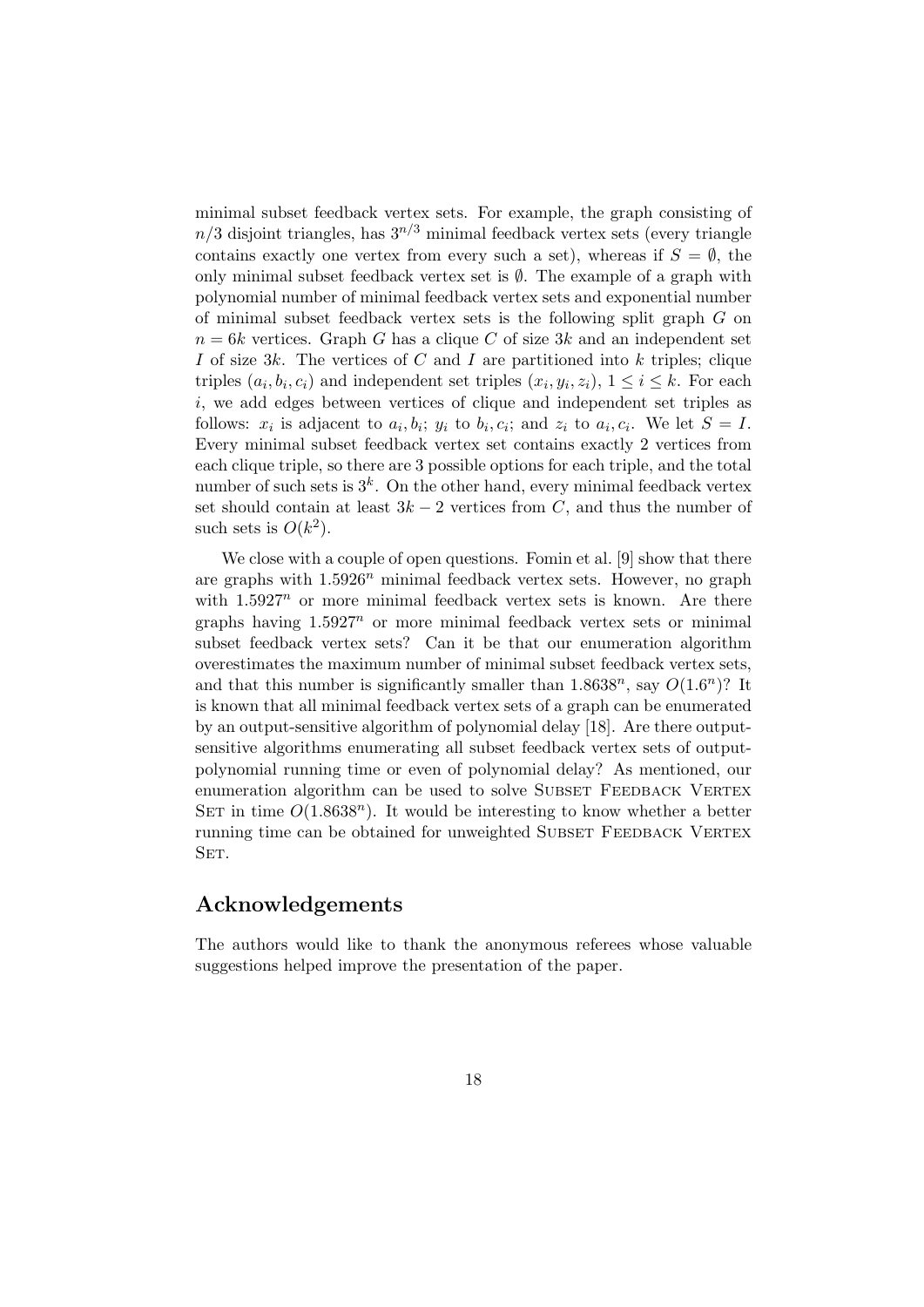## **References**

- [1] G. Calinescu. Multiway cut. In *Encyclopedia of Algorithms*. Springer, 12: 1–99, 2008.
- [2] Y. Cao, J. Chen, and Y. Liu. On feedback vertex set new measure and new structures. In *Proceedings of SWAT 2010*, LNCS 6139:93–104, Springer, 2010.
- [3] J. Chen, F. V. Fomin, Y. Liu, S. Lu, and Y. Villanger. Improved algorithms for feedback vertex set problems. *Journal of Computer and System Sciences*, 74(7):1188–1198, 2008.
- [4] D. G. Corneil and J. Fonlupt. The complexity of generalized clique covering. *Discrete Applied Mathematics*, 22(2):109–118, 1989.
- [5] M. Cygan, J. Nederlof, M. Pilipczuk, M. Pilipczuk, J. M. M. van Rooij, and J. O. Wojtaszczyk. Solving connectivity problems parameterized by treewidth in single exponential time. In *Proceedings of FOCS 2011*, 150–159, IEEE, 2011.
- [6] M. Cygan, M. Pilipczuk, M. Pilipczuk, and J. O. Wojtaszczyk. Subset feedback vertex set is fixed parameter tractable. In *Proceedings of ICALP 2011*, LNCS 6755:449–461, Springer, 2011.
- [7] G. Even, J. Naor, and L. Zosin. An 8-approximation algorithm for the subset feedback vertex set problem. *SIAM Journal on Computing*, 30(4):1231–1252, 2000.
- [8] F. V. Fomin, P. Heggernes, D. Kratsch, C. Papadopoulos, and Y. Villanger. Enumerating minimal subset feedback vertex sets. In *Proceedings of WADS 2011*, LNCS 6844:399–410, Springer, 2011.
- [9] F. V. Fomin, S. Gaspers, A. V. Pyatkin, and I. Razgon. On the minimum feedback vertex set problem: Exact and enumeration algorithms. *Algorithmica*, 52(2):293–307, 2008.
- [10] F. V. Fomin, F. Grandoni, and D. Kratsch. A measure & conquer approach for the analysis of exact algorithms. *Journal of the ACM*, 56(5), Article 25, 2009.
- [11] F. V. Fomin and D. Kratsch. *Exact Exponential Algorithms*. Texts in Theoretical Computer Science. Springer, 2010.